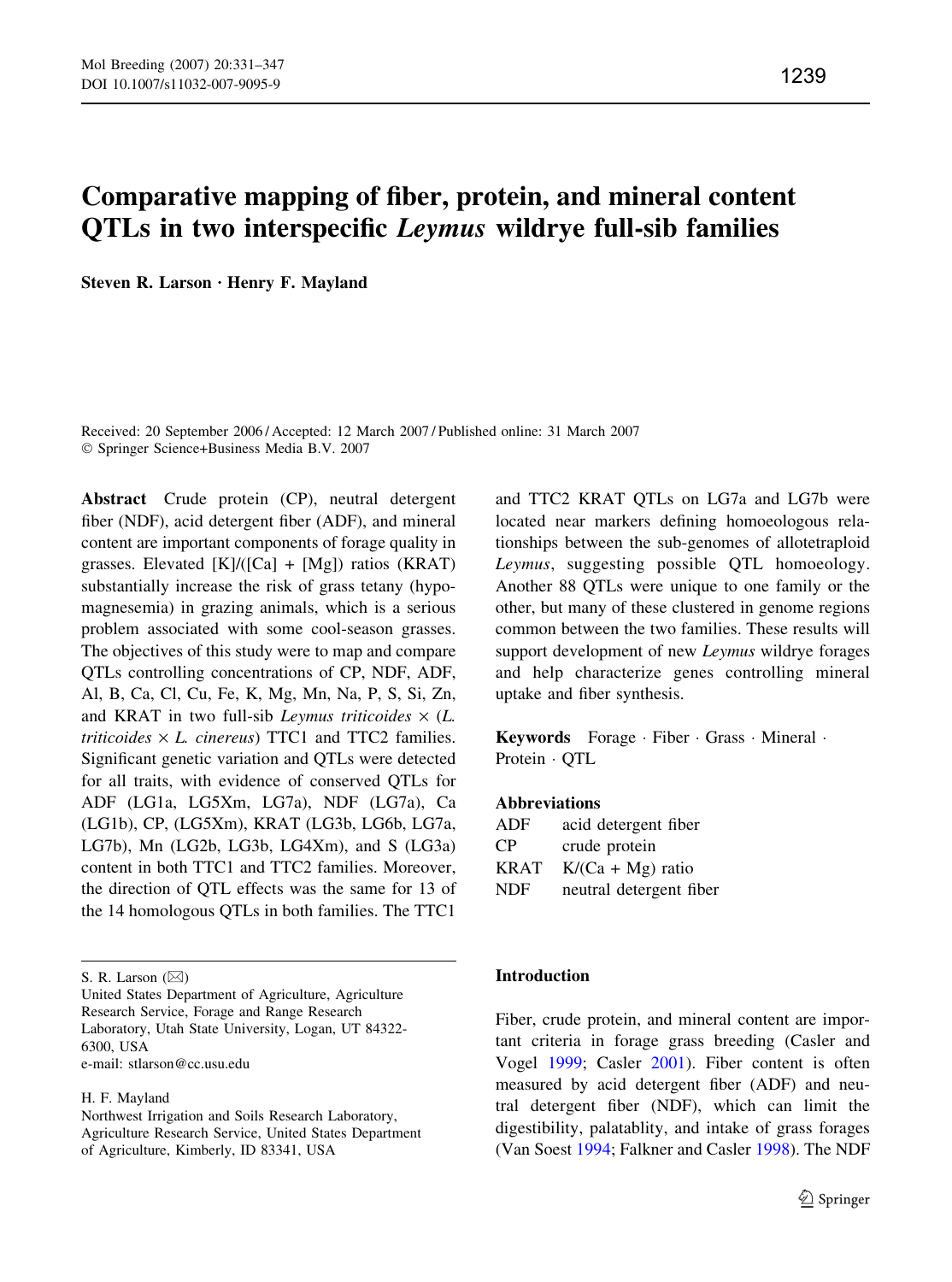fraction includes cellulose, lignin, and hemicellulose; whereas the ADF fraction is composed mainly of cellulose and lignin without hemicellulose (Van Soest [1994\)](#page-15-0). The genetic control of ADF and/or NDF content has been examined by QTL analysis in perennial ryegrass (Cogan et al. [2005](#page-14-0)), maize (Kra-kowsky et al. [2005,](#page-15-0) [2006](#page-15-0); Lübberstedt et al. [1997](#page-15-0); Méchin et al. [2001](#page-15-0)) and Arabidopsis (Barrière et al. [2005\)](#page-14-0). Crude protein and mineral content receive less attention by forage grass breeders, in part because soil fertility can have relatively large effect on these traits, because protein and mineral supplements are commonly used, and also because crude protein is often negatively correlated with yield (Casler and Vogel [1999](#page-14-0); Casler [2001](#page-14-0)). Although much of the soluble protein is degraded to ammonia in the rumen and eventually excreted as urea, crude protein is highly digestible and non-degradable protein that passes through the rumen can be efficiently utilized in the lower digestive tract (Casler [2001\)](#page-14-0). Like ADF and NDF, crude protein concentration is relatively easy to measure by near infrared reflectance spectroscopy (NIRS) analysis. Thus, these traits are often evaluated together and QTLs controlling crude protein concentration were also detected in perennial ryegrass (Cogan et al.  $2005$ ) and maize (Lübberstedt et al. [1997;](#page-15-0) Méchin et al. [2001\)](#page-15-0). An inverse relationship between crude protein and fiber content can be expected due to phenological variation in reproductive development and the ratio of stems, leaf sheaths, and lamina. Thus, dissection of protein and fiber QTLs may provide some insight into the possible ontology of the underlying genes.

Although mineral supplements are relatively inexpensive and effective when properly administered, significant problems are still associated with forage mineral deficiencies or imbalance. Forage [K<sup>+</sup>]/  $([Ca^{++}] + [Mg^{++}]$  molar charge ratios (KRAT) greater than approximately 2.2 substantially increase the risk of grass tetany (hypomagnesemia) in grazing animals, which is a serious problem associated with many cool-season grasses (Mayland [1988;](#page-15-0) Sleper et al. [1989](#page-15-0)). Grass tetany occurs in about 1% of grazing livestock, one-third of which likely die (Mayland [1988](#page-15-0)). Experimental grass varieties with high magnesium content were developed to reduce KRAT and evaluate grass tetany potential in tall fescue (Festuca arundinceae) (Sleper et al. [2002](#page-15-0)), Italian ryegrass (Lolium multiflorum) (Hides and

Thomas [1981;](#page-14-0) Mosely and Baker [1991\)](#page-15-0), and orchardgrass (Saiga et al. [1992;](#page-15-0) Saiga and Izumi [1997](#page-15-0)). Nutritionally relevant variation in mineral concentrations and KRAT have been also documented in crested wheatgrass (Agropyron cristatum and A. desertorum) (Asay et al. [1996;](#page-14-0) Vogel et al. [1989\)](#page-15-0) and Russian wildrye (Psathyrostachys juncea) (Asay et al. [2001](#page-14-0); Asay and Mayland [1990](#page-14-0); Jefferson et al. [2001;](#page-15-0) Karn et al. [2005](#page-15-0)). In comparisons with crested wheatgrass and Russian wildrye, Altai wildrye (Leymus angustus) had especially high KRAT values (Lawrence et al. [1982](#page-15-0)). Despite the large number of studies of KRAT variation there has not been any effort to dissect the genetic control of various forage mineral concentrations at the genome level of grasses.

The genus Leymus includes about 30 long-lived perennial grass species distributed throughout temperate regions of Europe, Asia, and the Americas. Leymus wildryes are perhaps most abundant in the mountains of central Asia and western North America. These species display remarkable variation in stature and adaptation to harsh cold, dry, and saline environments. Basin wildrye (Leymus cinereus) and several other large-stature Leymus species including Altai wildrye (L. angustus) and mammoth wildrye (L. racemosus) have high biomass accumulation potential across a wide range of high-elevation or high-latitude growing environments of western North America (Jefferson et al. [2002](#page-15-0); Jensen et al. [2002](#page-15-0); Lauriault et al. [2005\)](#page-15-0), ideal for stockpiling fall and winter forage or biofuel feedstocks. Leymus cinereus is the largest (up to 2 m tall) native grass and most abundant Leymus species in the Great Basin, Rocky Mountain, and Intermountain regions of the western North America, where grazing livestock provide major agricultural commodities and heavily rely on natural or lowmaintenance forage production. Large stature Leymus wildryes capable of producing abundant and valuable forage on many saline/alkaline sites where few other species are adapted. However, caespitose L. cinereus is susceptible to damage by intense grazing of early season and fall regrowth. Once abundant on the floodplains of major rivers, alluvial gullies, and other watered areas with deep, well drained soils in the Great Basin and Intermountain regions, L. cinereus has been eliminated from much of its former range due to grazing, harvesting, and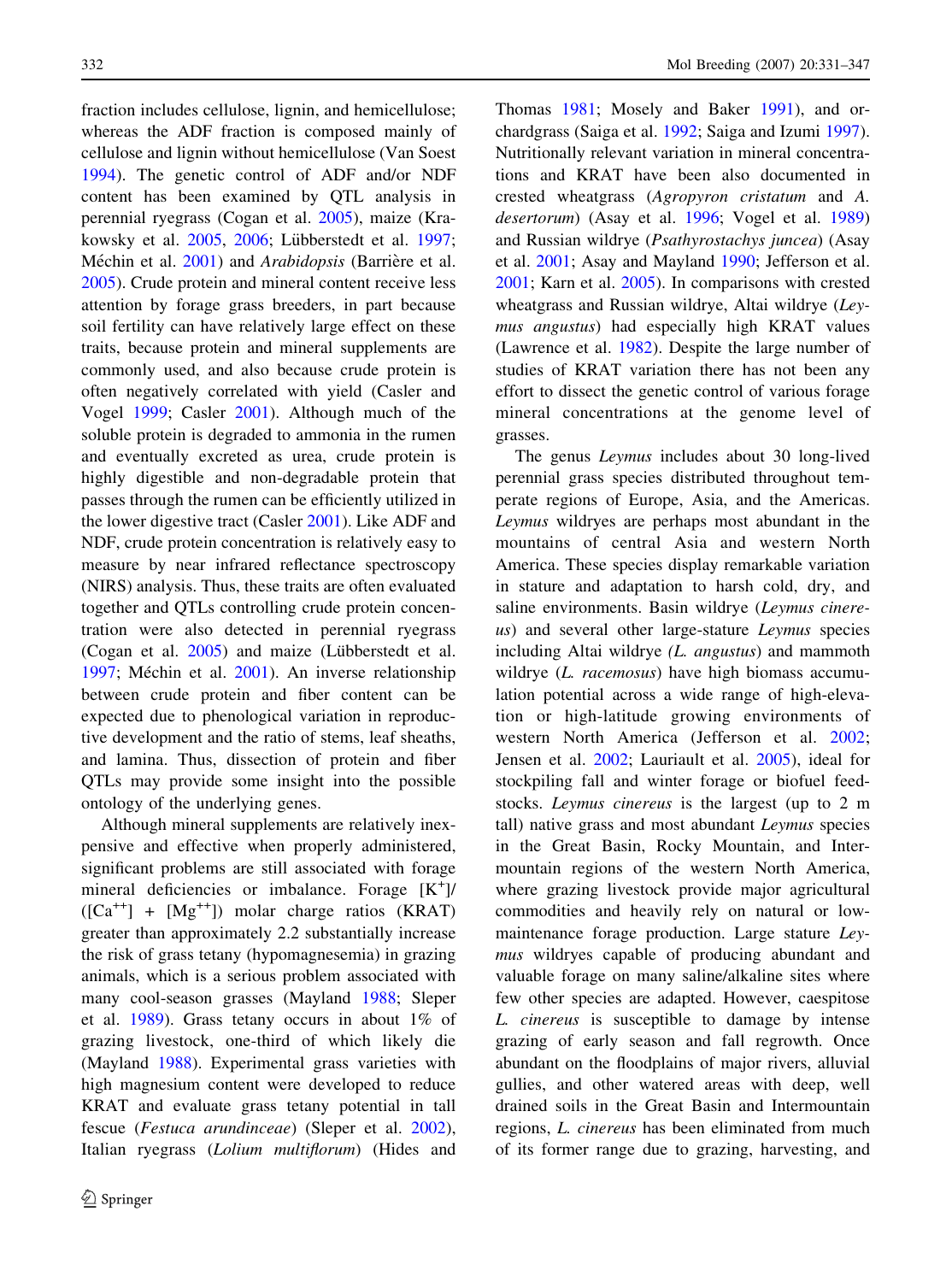cultivation of field crops. Cultivars of L. cinereus are commonly used in rangeland seed mixtures in western North America, but have limited use in pastures or hay crops. The second most common Leymus species in western North American is creeping wildrye (L. triticoides). Leymus triticoides is a shorter (0.3–0.7 m), but highly rhizomatous grass specifically adapted to poorly drained alkaline sites in the Great Basin, California, and other regions of western North America. Creeping wildrye (L. triticoides) is cultivated using vegetative propagules as a saline biomass crop in California, but poor seed production limits widespread use of this species.

Although *L. triticoides* and *L. cinereus* are morphologically divergent, both species are highly selfsterile and hybridize with each other in nature. Experimental families, breeding populations, and molecular genetic maps derived from interspecific hybrids of Leymus species L. cinereus and L. triticoides have been developed for plant improvement and genetic investigations of functionally important traits in perennial forage grasses (Wu et al. [2003;](#page-15-0) Hu et al. [2005](#page-14-0); Larson et al. [2006](#page-15-0)). The F1 hybrids are very robust plants showing a heterotic combination of tall plant height, large stems and leaves, prolific seed production, and relatively good seed germination from *L. cinereus* with vigorous proliferation of tillers, rhizomes, relatively good establishment (after seed germination), regrowth potential, and plant resiliency from L. triticoides. In terms of applied breeding, admixed breeding populations derived from interspecific hybrids of L. cinereus an L. triticoides show excellent potential for high biomass production, reduced susceptibility to grazing or harvest, and better regrowth potential. The linkage maps include 67 cross-species anchor markers (i.e. markers mapped in other grass species) used to identify and compare the 14 linkage groups of allotetraploid Leymus  $(2n = 4x = 28)$  based on synteny of corresponding markers in closely related wheat (Triticum spp.), barley (Hordeum vulgare), and cereal rye (Secale cereale) Triticeae cereals (Wu et al. [2003;](#page-15-0) Larson et al. [2006\)](#page-15-0). Moreover, genome specific markers have been used to distinguish several homoeologous linkage groups corresponding to the Ns (Psathytrostachys) and Xm genomes of Leymus (Wu et al. [2003\)](#page-15-0). The Ns genome originates from Psathyrostachys (Dewey [1984](#page-14-0); Zhang and Dvořák

[1991\)](#page-16-0), whereas the origin of the Xm genome (Wang et al. [1994](#page-15-0)) is less certain but seems to share significant homology to the E genome of Lophypryum and Thinopryum (Löve [1984](#page-15-0); Sun et al. [1995;](#page-15-0) Zhang et al. [2006\)](#page-16-0).

Our objective here was to (1) compare plant concentrations of CP, NDF, ADF, Al, B, Ca, Cl, Cu, Fe, K, Mg, Mn, Na, P, S, Si, Zn, and KRAT between *L. cinereus* and *L. triticoides*, and (2) identify and compare QTLs controlling fiber, protein, and mineral concentrations in two full-sib mapping families, TTC1 and TTC2, derived from interspecific hybrids of L. cinereus and L. triticoides, and (3) identify strategies to improve forage quality of interspecific breeding populations that will overcome limitations of the parental species. Another objective was to compare the location of these Leymus QTLs with genomic regions controlling related traits in other cereal and grass species and identify possible opportunities gene discovery research in Leymus.

### Materials and methods

Plant materials and genetic maps

The pedigree and construction of molecular genetic maps for the TTC1 and TTC2 families were originally described by Wu et al. ([2003\)](#page-15-0) and updated with additional markers by Larson et al. [\(2006](#page-15-0)). Briefly, the TTC1 and TTC2 families were derived from one L. triticoides Acc641 plant (T-tester) pollinated by two different L. triticoides Acc: 641  $\times$  L. cinereus Acc:636 hybrid plants (TC1 and TC2) under separate pollen exclosures producing two distinct full-sib families (TTC1 and TTC2). The TTC1 and TTC2 families include 164 and 170 full-sib individuals, respectively, which can also be considered half-sibs of the T-tester plant between families. The molecular genetic maps for the TTC1 and TTC2 families were constructed using DNA markers that were present in one or both hybrids, absent in the tester, and segregating with an expected ratio of 1:1 among the full-sib progeny (Wu et al. [2003](#page-15-0)). The TTC1 map includes 1069 AFLP markers and 53 anchor loci in 14 linkage groups spanning 2001 cM. The TTC2 map contained 1002 AFLP markers and 45 anchor loci in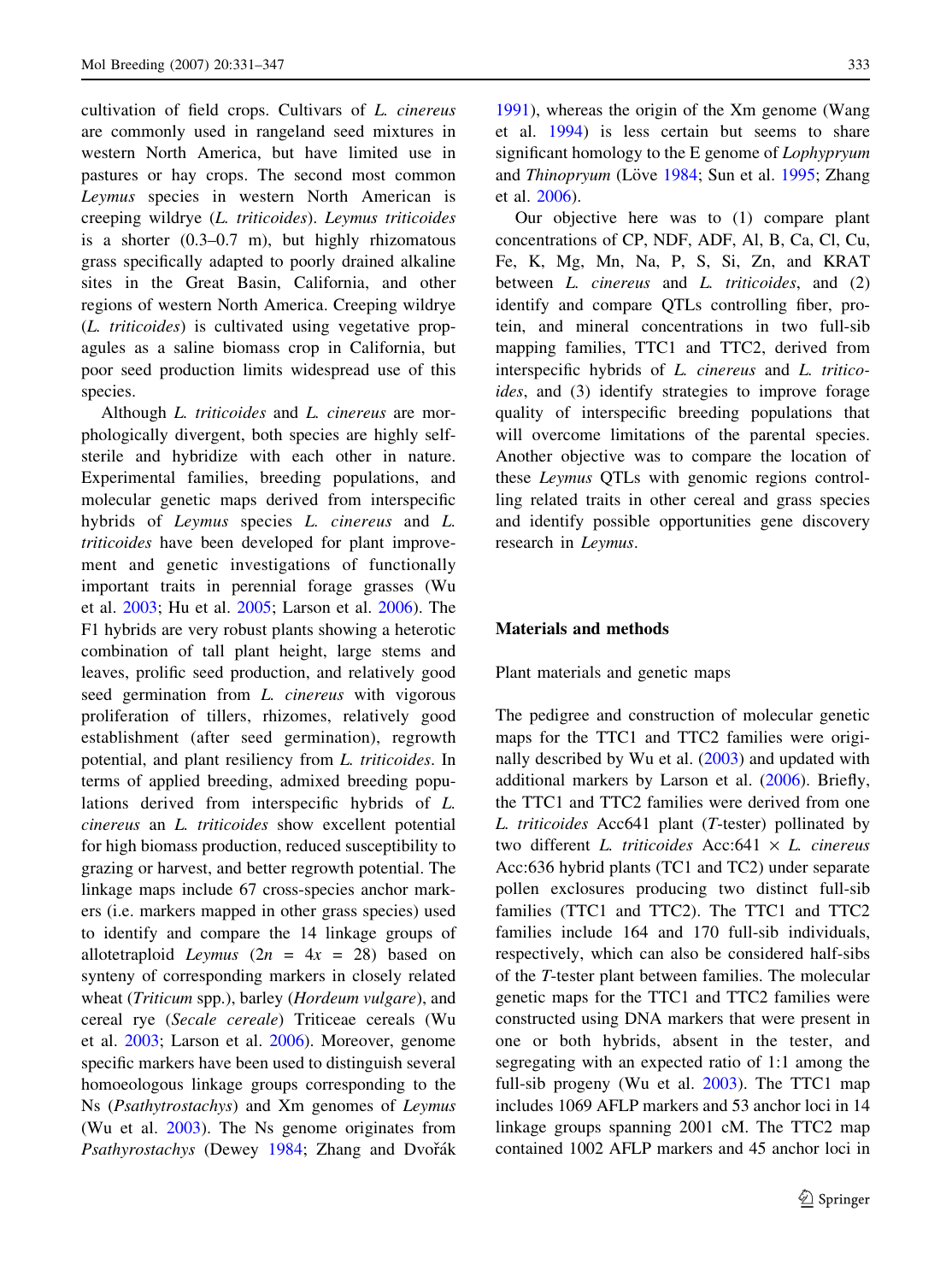14 linkage groups spanning 2066 cM. Some 488 homologous AFLP loci (i.e. AFLPs of the same size) and 31 anchor markers have been mapped in both families, showing similar map order. Thus, 1583 AFLP markers and 67 different anchor loci have been mapped into 14 linkage groups, which evidently correspond to the 14 chromosome pairs of allotetraploid Leymus.

#### Forage quality evaluations

Ramets from each of the two mapping families (TTC1 and TTC2) were space planted in a randomized complete block (RCB) design with two replicates (blocks) per family at the Utah Agriculture Experiment Station Richmond Farm (Cache Co., UT). Each block contained 164 TTC1 or 170 TTC2 clones plus several parental genotypes (i.e. TC1, TC2 and T-tester clones) and single-plant representatives of the heterogeneous L. cinereus Acc:636 and L. triticoides Acc:641 source accessions. Individual ramets were transplanted from soil containers (4-cm diameter) in the spring of 2001 to field plots with 2-m row spacing and 2-m spacing within rows (2-m centers).

Forage samples were harvested using a hand-held sickle knife, into perforated paper bags, and subsequently transferred to forced-air ovens  $(60^{\circ}C)$  on May 28, 2003 and May 5, 2004. Dried forage samples were ground to pass a 1 mm screen in a Cyclotec 1093 abrasion sample mill (FOSS Tecator, Hoganas, Sweden). For elemental analyses, the milled samples were dry washed at  $640^{\circ}$ C, dissolved with nitric acid, diluted with water, and analyzed using a Model 4300- DV inductively-coupled plasma optical emission spectrometer (ICP-OES) (PerkinElmer Life and Analytical Sciences, Inc., Wellesley, MA). The molar ion charge ratio of K–Ca and Mg (KRAT) was calculated as  $(\%K)(0.0257)/[(\%Ca)(0.0499) + (\%Mg)(0.0823)].$ Fiber (ADF and NDF) and crude protein (CP) concentraions were estimated by scanning milled samples using a NIRS Model 6500 (Pacific Sci. Instruments, Silver Spring, MD). Estimates of ADF, NDF, and CP concentrations based on NIRS scans were calibrated using NIRSystems software with ISI Forage Equation IS-0122FS (Infrasoft Int. LLC, Port Matilda, PA) based on tall fescue samples as described by Asay et al. [\(2002](#page-14-0)). Validation of this NIR-based equation was performed using laboratory assays for CP (139 assays), ADF (138 assays), and NDF (63 assays) using Leymus samples from the 2003 and 2004 forage harvests. The LECO CHN-2000 Series Elemental Analyzer (LECO Corp., St. Joseph, MI) was used as a laboratory assay of N  $(\%)$ , which was then multiplied by 6.25 to estimate CP (%). The  $R^2$  values for CP validation were 0.91 in 2003, 0.90 in 2004, and 0.98 overall. The ANKOM-200 Fiber Analyzer (ANKOM Technol. Corp., Fairport, NY) was used for laboratory assays of NDF and ADF concentration according to manufacturer protocols. The  $R^2$  values for ADF validation were 0.85 in 2003, 0.66 in 2004, and 0.83 overall. The  $R^2$  values for NDF validation were 0.74 in 2003, 0.77 in 2004, and 0.92 overall.

# Data analysis

Broad-sense heritabilities were determined using SAS code (Statistical Analysis Systems Institue Inc., Cary, N.C.) for estimating heritability from lines evaluated in RCB designs in multiple environments (Holland et al. [2003\)](#page-14-0), modified to account for repeated measurements on perennial plants over years substituted for environments. All class variables (i.e. rep, entry, and year) were treated as random effects. Genotypic and phenotypic correlations were determined using SAS code for estimating correlations from RCB designs in multiple environments (Holland et al. [2003\)](#page-14-0), also modified to account for repeated measurements over years substituted for environments. The basic SAS code for estimating heritabilities, genotypic correlations, and phenotypic correlations is available at [http://www4.ncsu.edu/](http://www4.ncsu.edu/∼jholland/heritability.html)  $\sim$ [jholland/heritability.html](http://www4.ncsu.edu/∼jholland/heritability.html) (verified 19 June, 2006).

QTL analyses were based on trait averages over the two reps and two years determined by the LSMEANS procedure of SAS. A sequential and reiterative procedure of QTL detection was performed using the MAPQTL 5 package (Van Ooijen [2004\)](#page-15-0). Genome-wide interval mapping (IM) (Lander and Botstein [1989;](#page-15-0) Van Ooijen [1992](#page-15-0)) was performed in 1-cM increments to identify putative QTLs and possible cofactors used in a multiple-QTL model (MQM) (Jansen [1993,](#page-14-0) [1994](#page-14-0); Jansen and Stam [1994\)](#page-15-0). A log-likelihood ratio (LOD) threshold of 3.3 was used to identify MQM cofactors (also referred to as primary QTLs below), whereas a LOD threshold of 2.3 was used to identify other possible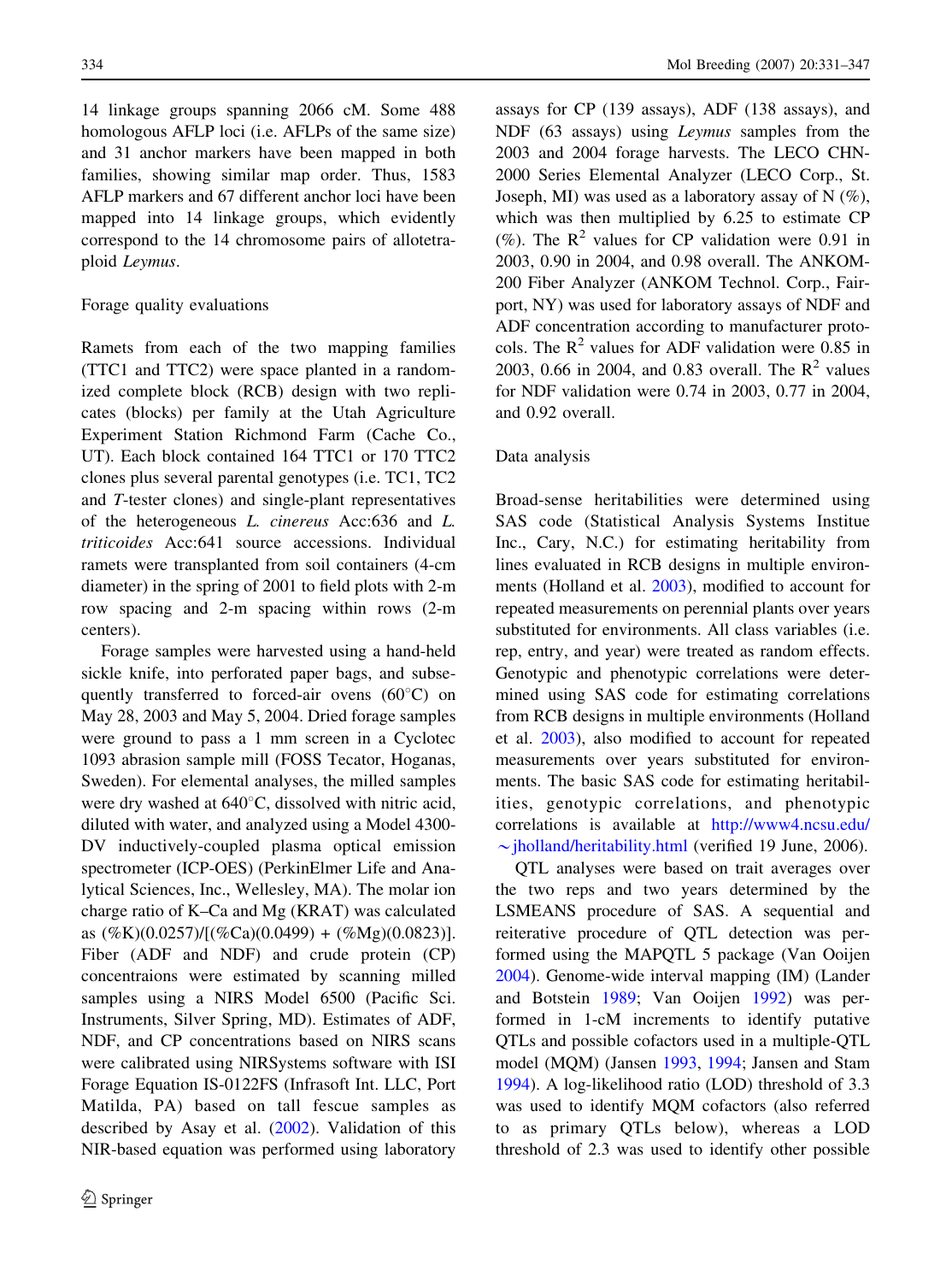<span id="page-4-0"></span>secondary QTLs in the final MQM scan. The LOD threshold of 3.3 is a close approximation of a genome-wide 5% significance based on simulation tables (Van Ooijen [1999\)](#page-15-0) and permutation analyses (Churchill and Doerge [1994\)](#page-14-0), which seems appropriate for selecting cofactors used in genome-wide MQM scans. The more relaxed LOD threshold of 2.3 corresponds to the chromosome-wide 5% significance level as determined from permutation analyses of each linkage group (Churchill and Doerge [1994](#page-14-0)), which seemed reasonable for identification of other possible QTLs not used as cofactors in the genome-wide MQM scans. A backward elimination procedure was applied to this initial set of cofactors using a conservative significance level of 0.001 to ensure the independence of each cofactor. A reiterative process of using any new QTLs detected using MQM scans as additional cofactors was used until no additional primary QTLs  $(LOD \geq 3.3)$  were found. Where possible, all 1583 AFLP markers and 67 different anchor loci were used for QTL analyses of the TTC1 and/or TTC2 families. However, for simplicity and comparative purposes only the 488 homologous AFLP markers mapped in both TTC1 and TTC2 families and 67 anchor markers are shown in the QTL graphs (Fig. 1), which were generated by MapChart version 2.1 (Voorrips [2002\)](#page-15-0).

#### Results and discussion

Compared with the L. triticoides Acc:641 source accession, L. cinereus Acc:636 source accession showed significantly greater ADF, Cu, K, and KRAT contents and significantly lower Ca, Fe, Mg, Mn, S, and Zn contents (Table [1\)](#page-9-0). Thus, significant divergence among the heterogeneous source accessions (original source of TC1 hybrid, TC2 hybrid, and Ttester parental clones) was apparent for these nine traits. Elevated K, depressed Ca, and depressed Mg concentrations all contributed to highly elevated KRAT values in L. cinereus and relatively high KRAT divergence between source accessions of the interspecific TC1 and TC2 hybrid clones (Table [1](#page-9-0)). However, the lack of divergence in other traits does not preclude genetic variation within the heterogeneous source accessions, but this could not be directly

Fig. 1 Comparison of forage quality QTLs detected in the fullsib Leymus triticoides  $\times$  (L. triticoides  $\times$  L. cinereus) TTC1 and TTC2 families, exceeding 2.3 LOD (lines) and 3.3 LOD (boxes) significance levels as indicated in the legend. The updated molecular genetic linkage maps include 488 homologous AFLP markers as mapped in both TTC1 and TTC2 families and 67 anchor markers (larger bold marker text) mapped in TTC1 and/ or TTC2 families (Wu et al. [2003](#page-15-0); Larson et al. [2006](#page-15-0)). Annotation next to each anchor marker indicate homoeologous groups of barley (H), wheat (ABD), cereal rye (R), and in parentheses oat chromosome designations

tested because the Acc:636 and Acc:641 reference plants were not clonally replicated. It should also be noted that the L. triticoides T-tester genotype showed significantly less Al, Fe, and NDF content and significantly greater K, Mg, Mn, P, S, and Si content compared to the L. triticoides Acc:641 accession (Table [1\)](#page-9-0). The T-tester was a rogue genotype originating from spreading rhizomes or seed of open pollinated plants of several possible L. triticoides accessions, including Acc:641, which may account for its phenotypic differences from the Acc:641 accession.

Compared with the L. triticoides T-tester, the interspecific TC1 and TC2 hybrids both showed significantly greater ADF and KRAT contents and significantly lower Ca, S, and Zn concentrations (Table [1\)](#page-9-0). Compared to the T-tester, the TC1 hybrid also showed significantly greater Mn content and significantly less Mg and P contents. The TC2 hybrid also showed significantly less CP, B, K, Mn, Na and Si content and significantly greater NDF and KRAT content compared to the T-tester genotype (Table [1](#page-9-0)). However, traits that do not show significant differences between the TC1, TC2, and T-tester parental genotypes may still show significant genetic variation within the TTC1 and TTC2 progeny resulting from transgressive segregation.

Significant heritabilities and QTLs were observed in the clonally replicated TTC1 and/or TTC2 populations for all traits (Table [2\)](#page-10-0). Significant heritability but no significant QTLs were detected for Al and B content in the TTC2 family or Na and Si content in the TTC1 family (Table [2](#page-10-0)). Likewise, we observed relatively strong heritability with relatively weak QTL effects for B and Na content in the TTC1 family and for K content in the TTC2 family (Table [2](#page-10-0)). However, our analysis could only detect QTLs that were heterozygous in the TC1 and/or TC2 hybrids. Because of the way the maps were constructed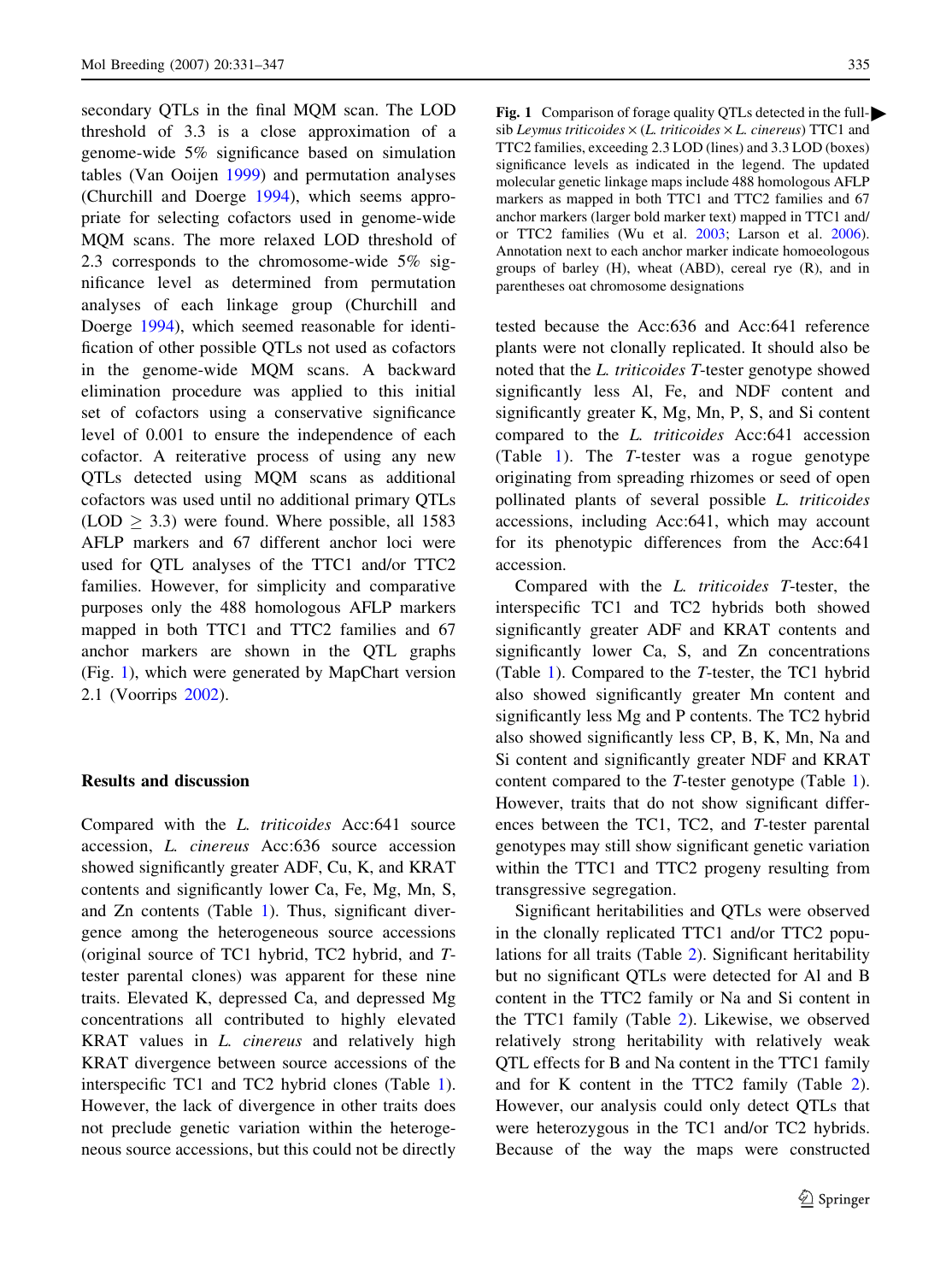E38M47.278 P42M61.140

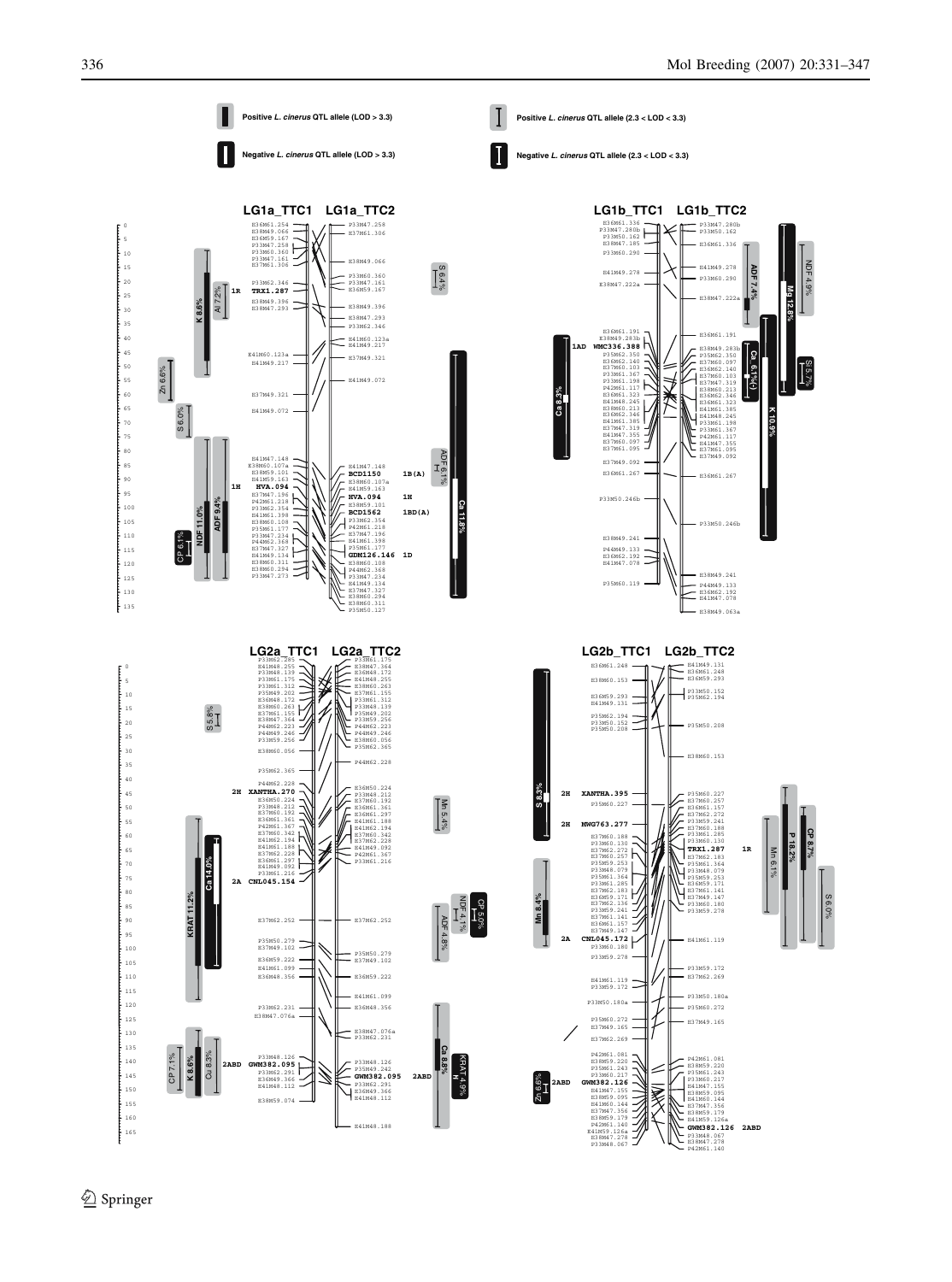

Fig. 1 continued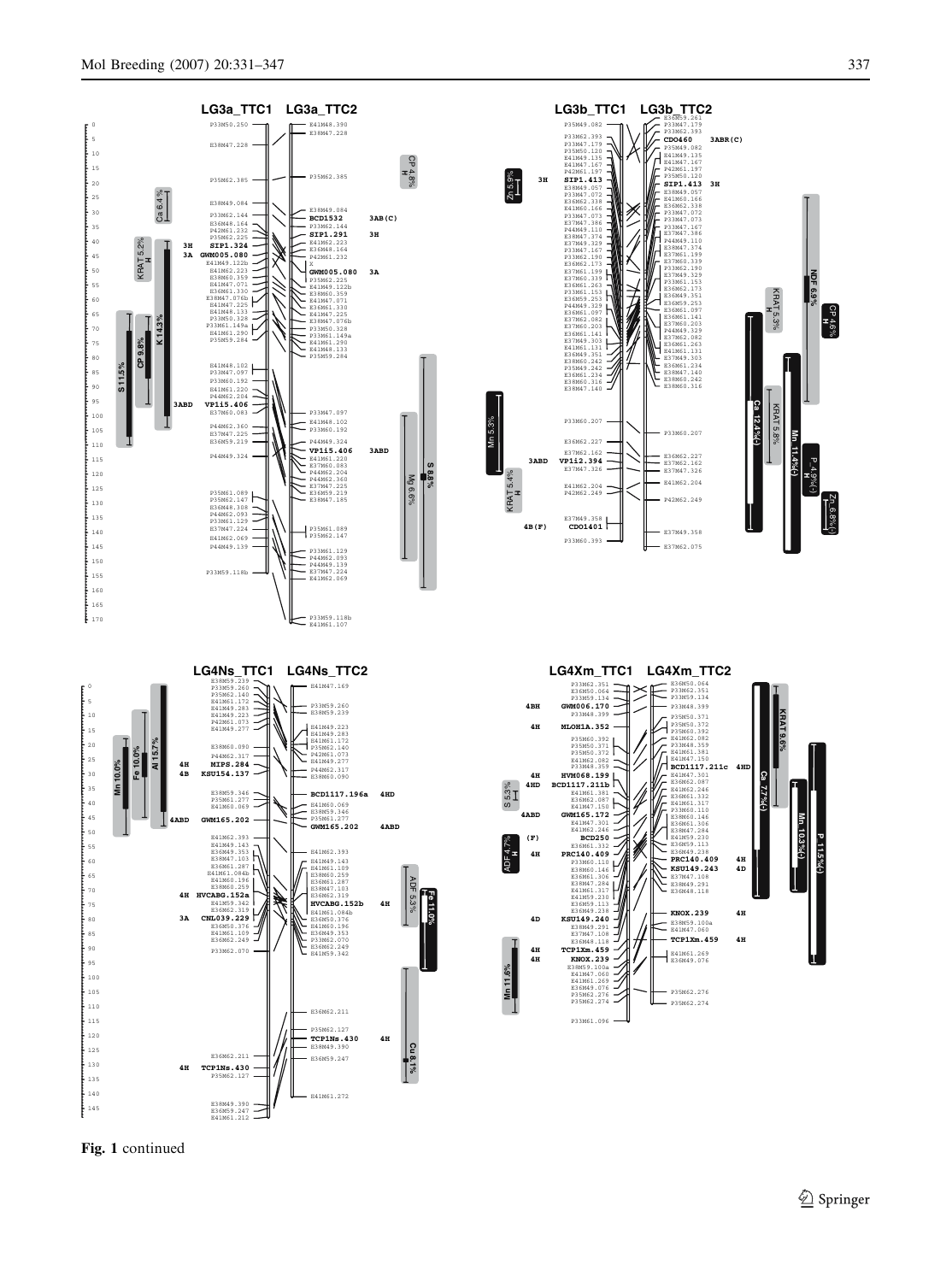

Fig. 1 continued

 $\circled{2}$  Springer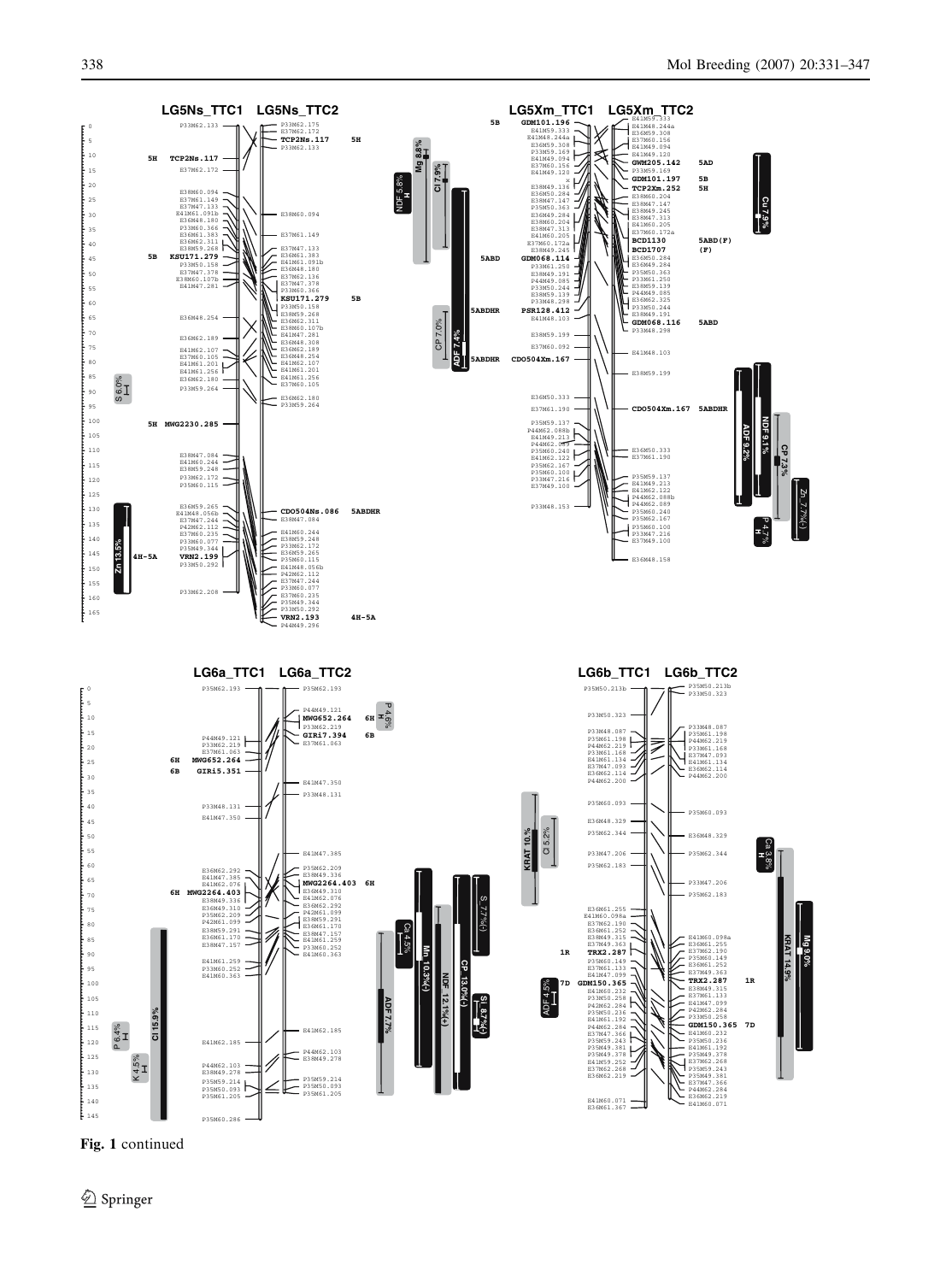



Fig. 1 continued

(Wu et al. [2003](#page-15-0)) we did not expect to detect variation caused by heterozygosity in the T-tester, which may explain why some traits showed significant genetic variation with weak or insignificant QTL effects. Conversely, two Fe content QTLs and one Na content QTL detected in TTC2 should be viewed skeptically since the corresponding heritabilities were not significant (Table [2](#page-10-0)). It is possible that experimental noise or measurement error in one rep may have diminished heritabilities, whereas significant QTLs were detected on the basis of significant gene effects in the other rep. In any case, most of the QTLs were supported by significant heritabilities (Table [2\)](#page-10-0).

We detected 83 and 89 significant genotypic correlations among all 153 pair-wise comparisons of the 18 traits evaluated in the TTC1 and TTC2 families, respectively (Table [3\)](#page-11-0). A total of 58 pairwise comparisons showed significant genotypic trait correlation in both TTC1 and TTC2 families, including 46 comparisons that had the same sign (positive or negative) in both families. Thus, there was considerable overall correspondence of genetic variation between the TTC1 and TTC2 families, which could be attributed to correspondence of QTLs of correlated traits in one or both families (Fig. [1](#page-4-0)).

We detected 23 and 33 primary QTLs  $(LOD \geq 3.3)$  used as cofactors (Table [4\)](#page-12-0) for the final MQM scans of the TTC1 and TTC2 families, respectively. The final MQM scans detected 28 and 32 secondary QTLs  $(2.3 <$  LOD  $<$  3.3) in the TTC1 and TTC2 families, respectively. Overall, 51 and 65 QTLs were detected in the TTC1 and TTC2 families, respectively (Fig. [1](#page-4-0)). Moreover, seemingly homologous TTC1 and TTC2 QTLs (i.e. QTLs that are overlapping by comparison of homologous markers) were evident on LG1a (ADF), LG1b (Ca), LG2b (Mn), LG3a (S), LG3b (Mn and KRAT), LG4Xm (Mn), LG5Xm (ADF and CP), LG6b (KRAT), LG7a (KRAT, ADF, and NDF), and LG7b (KRAT) (Fig. [1\)](#page-4-0). Although another 88 QTLS were unique to one family or the other, many of these were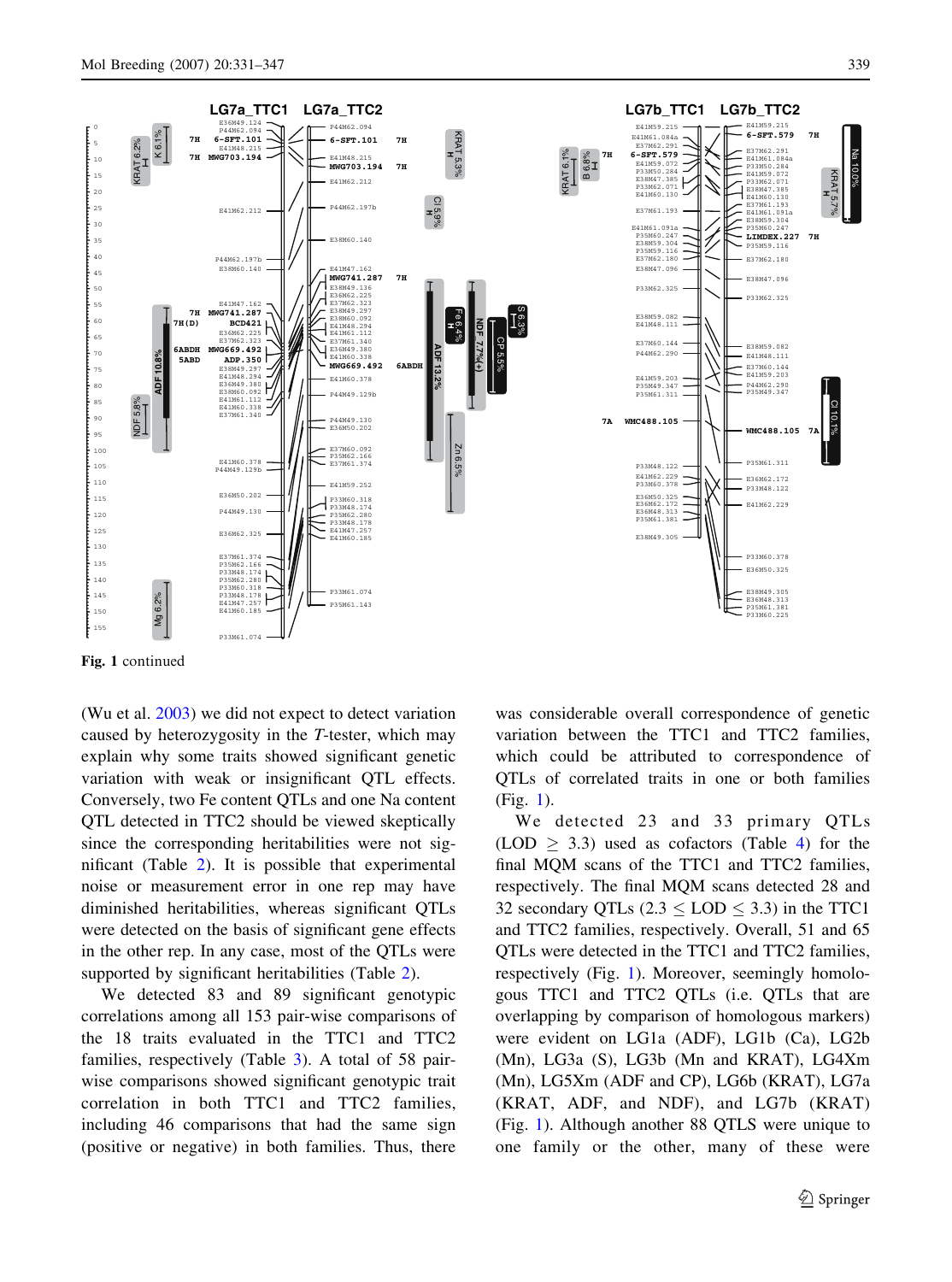| Trait       | Acc: $636$<br>$(g = 18)^{a}$ | Acc: 641<br>$(g = 15)^a$ | $T$ -tester<br>$(g = 13)^b$ | TC1<br>$(r = 14)^b$ | TC <sub>2</sub><br>$(r = 14)^b$ | TTC1<br>$(c = 164)^c$ | TTC2<br>$(c = 168)^c$ |
|-------------|------------------------------|--------------------------|-----------------------------|---------------------|---------------------------------|-----------------------|-----------------------|
| $CP(\%)$    | $19.9 \pm 2.1$               | $19.8 \pm 1.7$           | $20.7 \pm 1.2$              | $19.9 \pm 1.0$      | $20.8 \pm 1.1$                  | $21.2 \pm 1.4$        | $21.8 \pm 1.5$        |
| ADF $(\%)$  | $25.4 \pm 1.8$               | $24.1 \pm 1.2$           | $24.7 \pm 1.2$              | $26.4 \pm 1.1$      | $25.8 \pm 0.6$                  | $24.4 \pm 1.2$        | $24.1 \pm 1.4$        |
| NDF $(\%)$  | $51.3 \pm 1.9$               | $51.3 \pm 1.2$           | $50.2 \pm 1.6$              | $51.2 \pm 1.3$      | $51.7 \pm 1.0$                  | $49.7 \pm 1.5$        | $50.0 \pm 1.5$        |
| $Al$ (ppm)  | $90 \pm 24$                  | $113 \pm 55$             | $77 \pm 18$                 | $81 \pm 21$         | $74 \pm 12$                     | $101 \pm 25$          | $80 \pm 17$           |
| $B$ (ppm)   | $8.5 \pm 3.6$                | $7.7 \pm 3.7$            | $9.8 \pm 2.0$               | $9.6 \pm 3.6$       | $6.8 \pm 2.4$                   | $8.5 \pm 3.2$         | $9.4 \pm 2.6$         |
| Ca $(\%)$   | $0.235 \pm 0.040$            | $0.332 \pm 0.076$        | $0.340 \pm 0.044$           | $0.298 \pm 0.022$   | $0.267 \pm 0.035$               | $0.354 \pm 0.050$     | $0.347 \pm 0.043$     |
| $Cl(\%)$    | $0.75 \pm 0.17$              | $0.49 \pm 0.12$          | $0.43 \pm 0.07$             | $0.72 \pm 0.17$     | $0.44 \pm 0.05$                 | $0.70 \pm 0.14$       | $0.54 \pm 0.10$       |
| $Cu$ (ppm)  | $22.0 \pm 2.4$               | $15.2 \pm 2.8$           | $16.7 \pm 3.1$              | $18.1 \pm 2.2$      | $18.4 \pm 3.2$                  | $18.1 \pm 2.5$        | $19.7 \pm 3.2$        |
| Fe (ppm)    | $64 \pm 15$                  | $92 \pm 41$              | $68 \pm 10$                 | $62 \pm 16$         | $60 \pm 7$                      | $84 \pm 20$           | $72 \pm 13$           |
| $K(\%)$     | $3.74 \pm 0.38$              | $3.14 \pm 0.37$          | $3.53 \pm 0.11$             | $3.49 \pm 0.24$     | $3.44 \pm 0.13$                 | $3.72 \pm 0.28$       | $3.65 \pm 0.24$       |
| $Mg(\%)$    | $0.160 \pm 0.014$            | $0.181 \pm 0.025$        | $0.215 \pm 0.020$           | $0.206 \pm 0.029$   | $0.212 \pm 0.017$               | $0.192 \pm 0.024$     | $0.198 \pm 0.022$     |
| $Mn$ (ppm)  | $28.4 \pm 5.6$               | $36.5 \pm 8.0$           | $45.6 \pm 2.7$              | $51.7 \pm 8.5$      | $41.1 \pm 4.7$                  | $40.5 \pm 6.3$        | $40.1 \pm 6.8$        |
| $Na$ (ppm)  | $475 \pm 189$                | $477 \pm 171$            | $495 \pm 162$               | $532 \pm 188$       | $379 \pm 118$                   | $484 \pm 126$         | $460 \pm 103$         |
| $P(\%)$     | $0.250 \pm 0.024$            | $0.239 \pm 0.030$        | $0.262 \pm 0.012$           | $0.240 \pm 0.012$   | $0.259 \pm 0.012$               | $0.247 \pm 0.023$     | $0.259 \pm 0.022$     |
| S(%)        | $0.139 \pm 0.016$            | $0.181 \pm 0.028$        | $0.202 \pm 0.011$           | $0.163 \pm 0.009$   | $0.171 \pm 0.009$               | $0.194 \pm 0.021$     | $0.186 \pm 0.016$     |
| $Si$ (%)    | $0.054 \pm 0.017$            | $0.055 \pm 0.014$        | $0.068 \pm 0.015$           | $0.057 \pm 0.014$   | $0.049 \pm 0.010$               | $0.063 \pm 0.009$     | $0.051 \pm 0.008$     |
| Zn $(\%)$   | $13.4 \pm 2.5$               | $18.1 \pm 3.2$           | $17.5 \pm 1.6$              | $14.1 \pm 1.8$      | $15.4 \pm 1.6$                  | $16.8 \pm 1.8$        | $17.5 \pm 2.7$        |
| <b>KRAT</b> | $3.89 \pm 0.38$              | $2.63 \pm 0.45$          | $2.66 \pm 0.18$             | $2.84 \pm 0.29$     | $2.91 \pm 0.23$                 | $2.92 \pm 0.38$       | $2.85 \pm 0.30$       |

<span id="page-9-0"></span>Table 1 Trait means  $\pm$  SD for Leymus cinereus Acc:636, L. triticoides Acc:641, L. triticoides T parental genotype, interspecific TC1 and TC2 parental hybrids, and full-sib L. triticoides  $\times$  (L. triticoides  $\times$  L. cinereus) TTC1 and TTC2 mapping families

Sample size based on measurements number of different genotypes  $(g)$  without clonal replication

 $b$  Sample size based on number of different ramets (*r*) for each parental genotype

Sample size based on means of two ramets from a number of different clones  $(c)$ 

coincident (clustered) to specific regions of the TTC1 or TTC2 linkage maps (Fig. [1](#page-4-0)).

Relatively strong positive genotypic correlations were observed between ADF and NDF concentrations (Table [3](#page-11-0)) and coincident ADF and NDF QTLs were detected on LG1a, LG1b, LG2a, LG5Xm, LG6a, and LG7a (Fig. [1](#page-4-0)). This correlation is expected and observed because ADF (cellulose and hemicellulose) is a sub-fraction of NDF (cellulose, lignin, and hemicellulose). However, unique ADF or NDF content QTLs were detected on LG3b, LG4Ns, LG4Xm, and LG6b (Fig. [1](#page-4-0)), which might be attributable to effects related to the ratio of hemicellulose to cellulose and lignin since ADF essentially equals NDF plus hemicelluose. Seemingly homologous TTC1 and TTC2 ADF and/or NDF content QTLs were detected on LG1a, LG5Xm, and LG7a (Fig. [1\)](#page-4-0) but the majority of ADF and NDF QTLs were unique to one family. The coincidence of relatively large ADF and NDF content QTL effects in the centromere region of LG7a (Fig. [1](#page-4-0)), in both families, was particularly interesting because NDF, in vivo drymatter digestibility, and a cluster of lignin biosynthesis genes also co-localized in the centromeric region of LG7 in perennial ryegrass (Cogan et al. [2005\)](#page-14-0). Leymus LG7 is predicted be the conserved syntenic counterpart to perennial ryegrass LG7, which share the telomeric 6-SFT locus (Wei et al. [2000;](#page-15-0) Lidgett et al. [2002\)](#page-15-0), and other syntenic cross-species markers (Jones et al. [2002](#page-15-0); Wu et al. [2003](#page-15-0)). But additional cross-species reference markers including genetic map assignment of the lignin biosynthesis gene ortholoci in Leymus would certainly help investigate this putative correspondence. Both ADF and NDF content also showed negative genotypic correlations with CP, K, S, and Zn concentrations in both families (Table [3](#page-11-0)), which can also be attributed to coincident QTLs in one or both families.

Relatively strong positive correlations were detected between KRAT and K content, in both TTC1 and TTC2 families (Table [3](#page-11-0)). Conversely, relatively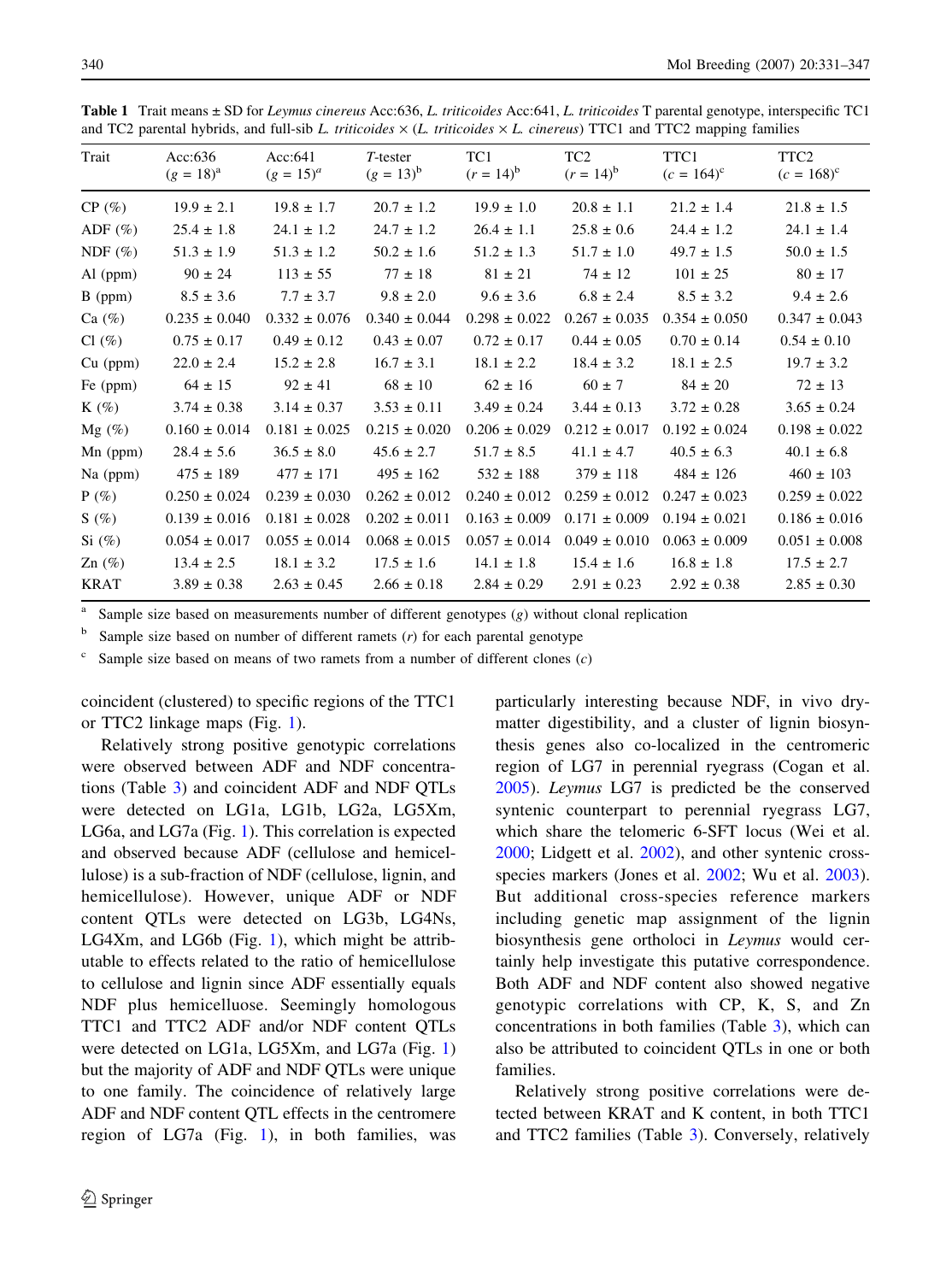<span id="page-10-0"></span>

| Trait       | Number of TTC1 QTLs<br>(variation explained) | TTC1<br>$H^2 \pm SE$ | Number of TTC2 QTLs<br>(variation explained) | TTC2 $H^2 \pm SE$ |
|-------------|----------------------------------------------|----------------------|----------------------------------------------|-------------------|
| CP          | $4(29.3\%)$                                  | $0.390 \pm 11$       | $7(41.4\%)$                                  | $0.61 \pm 0.07$   |
| ADF         | $5(39.6\%)$                                  | $0.59 \pm 0.08$      | $7(45.0\%)$                                  | $0.67 \pm 0.06$   |
| <b>NDF</b>  | 3(21.6%)                                     | $0.57 \pm 0.06$      | $6(44.4\%)$                                  | $0.52 \pm 0.09$   |
| Al          | $2(22.9\%)$                                  | $0.47 \pm 0.11$      | $0.00\%)$                                    | $0.35 \pm 0.09$   |
| B           | $1(6.8\%)$                                   | $0.57 \pm 0.07$      | $0.00\%)$                                    | $0.32 \pm 0.08$   |
| Ca          | 3 $(28.4\%)$                                 | $0.78 \pm 0.04$      | $7(50.5\%)$                                  | $0.53 \pm 0.09$   |
| Cl          | $3(30.8\%)$                                  | $0.44 \pm 0.09$      | 2 $(14.4\%)$                                 | $0.43 \pm 0.09$   |
| Cu          | $1(8.3\%)$                                   | $0.32 \pm 0.06$      | 2 $(16.4\%)$                                 | $0.55 \pm 0.05$   |
| Fe          | $1(10.0\%)$                                  | $0.42 \pm 0.08$      | 2(17.3%)                                     | $0.24 \pm 0.16$   |
| K           | $5(38.9\%)$                                  | $0.57 \pm 0.08$      | $1(10.9\%)$                                  | $0.55 \pm 0.08$   |
| Mg          | $2(15.0\%)$                                  | $0.67 \pm 0.06$      | $3(25.4\%)$                                  | $0.64 \pm 0.06$   |
| Mn          | $4(35.0\%)$                                  | $0.55 \pm 0.09$      | $5(38.0\%)$                                  | $0.62 \pm 0.06$   |
| Na          | $0(0.0\%)$                                   | $0.59 \pm 0.07$      | $1(10.0\%)$                                  | $0.06 \pm 0.25$   |
| P           | $1(6.4\%)$                                   | $0.50 \pm 0.10$      | 5(37.3%)                                     | $0.65 \pm 0.07$   |
| S           | $6(40.6\%)$                                  | $0.76 \pm 0.05$      | $5(27.9\%)$                                  | $0.62 \pm 0.06$   |
| Si          | $0(0.0\%)$                                   | $0.22 \pm 0.08$      | 2 $(14.4\%)$                                 | $0.30 \pm 0.08$   |
| Zn          | $4(28.1\%)$                                  | $0.56 \pm 0.08$      | $3(19.5\%)$                                  | $0.52 \pm 0.09$   |
| <b>KRAT</b> | $6(36.5\%)$                                  | $0.76 \pm 0.04$      | $7(40.8\%)$                                  | $0.43 \pm 0.10$   |

strong negative correlations were detected between KRAT and Ca content and between KRAT and Mg content, in both TTC1 and TTC2 families (Table [3](#page-11-0)). These correlations are not surprising since KRAT is a simple ratio of K–Ca and Mg concentrations. Thus, variation in K, Ca, and Mg content should also affect KRAT. Otherwise, K, Ca, and Mg concentrations were largely independent of each other and KRAT did not show genotypic correlations with any other traits. There were a total of six and seven KRAT QTLs, five and one K content QTLs, three and seven Ca content QTLs, and two and three Mg content QTLs detected in the TTC1 and TTC2 families, respectively (Table 2). As expected from differences between parental species (Table [1\)](#page-9-0), L. cinereus contributed all but one (TTC2 LG2a) of the positive KRAT QTLs (positive in the sense of elevated, but undesirable effect) (Fig. [1\)](#page-4-0). Seemingly homologous TTC1 and TTC2 QTLs were detected for KRAT on LG3b, LG6b, LG7a, and LG7b and for Ca content on LG1b (Fig. [1](#page-4-0)). Coincident KRAT and Ca content QTLs on LG2a may also show homology between the TTC1 and TTC2 families, but they show different of effect and somewhat misaligned locations compared across these families (Fig. [1](#page-4-0)). A number of K, Ca, and

Mg content QTLs had no significant QTL effect on KRAT, which suggest that these effects were counter balanced by other components of KRAT. Counter balancing effects on KRAT components were apparently significant on LG1b where increased K content effects associated with the L. cinereus allele were also associate with increased Ca and Mg concentrations (Fig. [1](#page-4-0)). Presumably, this also explains why the homologous Ca content QTL on TTC1 LG1b did not have significant effects on KRAT, even though no significant Mg and K content QTLs were detected on TTC1 LG1b (Fig. [1](#page-4-0)). Conversely, some KRAT QTLs (TTC1 LG3b, TTC1 LG6b, TTC2 LG7a, TTC1 LG7b, and TTC2 LG7b) evidently have significant effects on the ratio of K–Ca and Mg concentrations but had no major (significant) affect on these mineral concentrations per se (Fig. [1\)](#page-4-0). Interestingly, homologous TTC1 and TTC2 KRAT QTLs on LG7a and LG7b are all located near 6-SFT marker loci and generally seem to involve the KRAT more than K, Ca, and Mg content per se (Fig. [1\)](#page-4-0). Thus, LG7a and LG7b KRAT QTLs may be homoeologous. In any case, compared to other traits, KRAT showed substantially more evidence of homology between the TTC1 and TTC2 families. Taken together, these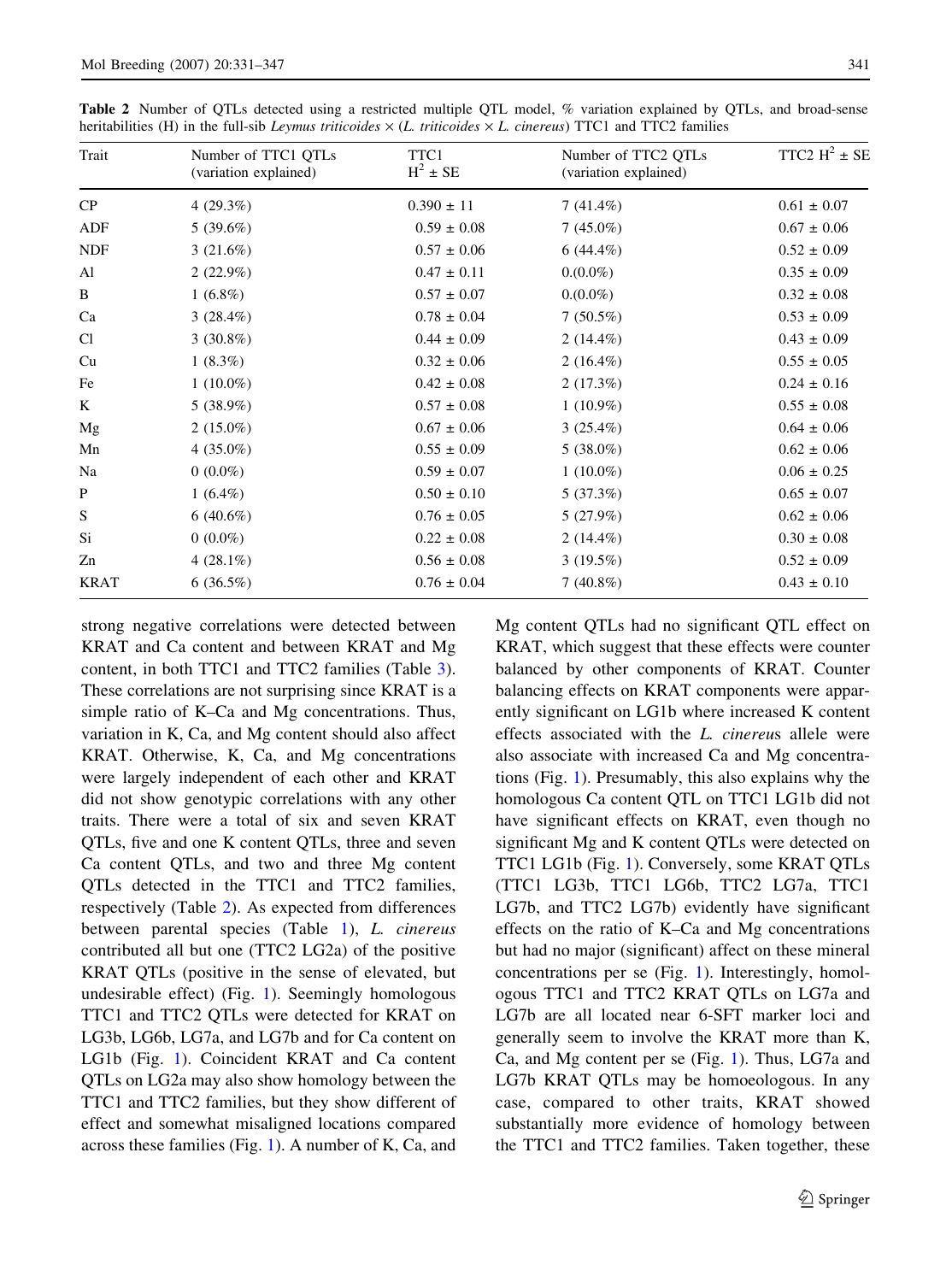<span id="page-11-0"></span>

|             |                                       |                       |                       |                         | Table 3 Genotypic correlations in the full-sib L. triticoides x (L. triticoides x L. cinereus) TTC1 (below diagonal) and TTC2 (above diagonal) mapping families |                       |                      |                      |                       |                       |                       |              |                |                       |                       |                       |                      |                       |
|-------------|---------------------------------------|-----------------------|-----------------------|-------------------------|-----------------------------------------------------------------------------------------------------------------------------------------------------------------|-----------------------|----------------------|----------------------|-----------------------|-----------------------|-----------------------|--------------|----------------|-----------------------|-----------------------|-----------------------|----------------------|-----------------------|
|             | පි                                    | <b>ADF</b>            | <b>NDF</b>            | $\overline{\mathbf{A}}$ | $\mathbf{a}$                                                                                                                                                    | ්                     | J                    | ්                    | F <sub>e</sub>        | ×                     | Mg                    | Žп           | $\overline{a}$ | $\sim$                | S                     | S,                    | $\overline{\Omega}$  | KRAT                  |
|             |                                       | $-0.81$ <sup>++</sup> | $-0.82 +$             | $-0.48^{+}$             | $0.50^{++}$                                                                                                                                                     | <b>SN</b>             | SN                   | $0.26^{+}$           | $0.44^{++}$           | $0.50^{++}$           | $0.37^{++}$           | $0.37^{++}$  | $0.65^{++}$    | $0.58^{++}$           | $0.69^{++}$           | $0.90^{++}$           | $0.50^{++}$          | ΧN                    |
| ADF         | $-0.73$ <sup>++</sup>                 |                       | $0.82^{++}$           | SN                      | $-0.35^{++}$                                                                                                                                                    | <b>SN</b>             | $-0.23$ <sup>+</sup> | SN                   | $-0.57$ <sup>++</sup> | $-0.53$ <sup>++</sup> | $-0.24$ <sup>++</sup> | <b>SN</b>    | $-0.43^{+}$    | $-0.38^{++}$          | $-0.62$ <sup>++</sup> | $-9.98^{+1}$          | $-0.35^{++}$         | ΣN                    |
| È           | $-0.71$ <sup>++</sup>                 | $0.71$ <sup>++</sup>  |                       | SN                      | $-0.36^{+}$                                                                                                                                                     | $-0.28^{+}$           | SN                   | SN                   | $-0.27$ <sup>+</sup>  | $-9.49^{+}$           | $-0.41$ <sup>++</sup> | $-0.30 +$    | $-0.55+$       | $-0.47$ <sup>++</sup> | $-0.61$ <sup>++</sup> | $-1.04$ <sup>++</sup> | $-0.46^{++}$         | <b>NS</b>             |
|             | $-0.32^{+}$                           | $_{\rm NS}$           | $0.38^{++}$           |                         | SN                                                                                                                                                              | <b>SN</b>             | SN                   | SN                   | SN                    | SN                    | SN                    | $-0.79^{+}$  | SN             | $-0.88^{+}$           | g                     | $0.61^{+}$            | $-0.86^{+}$          | <b>SN</b>             |
|             | $-0.20^{+}$                           | $\frac{8}{2}$         | $0.19^{+}$            | $\overline{S}$          |                                                                                                                                                                 | ΧN                    | SN                   | $0.59^{++}$          | ΣN                    | $0.21$ <sup>+</sup>   | SN                    | $-0.19^{+}$  | $0.75^{++}$    | SN                    | $0.15^{+}$            | $0.74$ <sup>++</sup>  | <b>S</b>             | $0.22^{+}$            |
|             | SN.                                   | $-0.22^{+}$           | $-0.41$ <sup>++</sup> | $0.19$ <sup>+</sup>     | $-0.29^{++}$                                                                                                                                                    |                       | SN                   | SN                   | SN                    | $0.15$ <sup>+</sup>   | SN                    | $0.17^{+}$   | $0.42^{+}$     | SN                    | g                     | $0.70^{++}$           | $0.42^{++}$          | $-0.53^{+1}$          |
|             | $0.26^{+}$                            | $_{\rm NS}$           | $-0.23^{+}$           | $\frac{8}{2}$           | SN                                                                                                                                                              | SN                    |                      | <b>SN</b>            | $\ddagger$            | $0.66^{++}$           | $0.20^{+}$            | $-0.40^{+1}$ | <b>S</b>       | <b>S</b>              | $0.44$ <sup>++</sup>  | $0.63^{+}$            | SN                   |                       |
| ්           | $0.32^{+}$                            | $\frac{S}{S}$         | $-0.23$ <sup>+</sup>  | $\frac{8}{2}$           | $-0.26^{+}$                                                                                                                                                     | $0.16^{+}$            | $0.73^{++}$          |                      | $-0.32^{+}$           | $0.42^{++}$           | SN                    | $0.14^{+}$   | $0.59^{+}$     | $0.34^{++}$           | $0.17$ <sup>+</sup>   | $0.32^{+}$            | SN                   | $0.31^{+}$            |
| £           | $-0.43$ <sup>+</sup>                  | $\frac{S}{S}$         | $0.41$ <sup>+</sup>   | $0.99^{++}$             | SN                                                                                                                                                              | <b>SN</b>             | <b>SN</b>            | $-0.40^{+}$          |                       | SN                    | SN                    | SN           | $0.86^+$       | <b>SN</b>             | $\frac{8}{2}$         | $0.65+$               | <b>S</b>             | SN                    |
|             | $0.63***$                             | $-0.46$ <sup>++</sup> | $-0.37$ <sup>++</sup> | $\mathbf{S}$            | SN                                                                                                                                                              | $-0.13$ <sup>+</sup>  | $0.58^{++}$          | $0.50^{++}$          | ΧN                    |                       | <b>SN</b>             | $-0.15^{+}$  | SN             | $0.18^{+}$            | $0.49^{++}$           | $0.61 +$              | $0.27^{++}$          | $0.49^{++}$           |
| Νg          | $\mathbf{S}$                          | $_{\rm NS}$           | $_{\rm NS}$           | $\overline{S}$          | <b>SN</b>                                                                                                                                                       | 8N                    | $0.58^{++}$          | SN                   | <b>SN</b>             | $-0.19^{+1}$          |                       | SN           | $0.25^{+}$     | $0.44^{++}$           | $0.30^{\rm +}$        | $0.34^{+}$            | <b>S</b>             | $-0.56^{++}$          |
| Яm          | $\overline{S}$                        | $_{\rm NS}$           | $\sum_{i=1}^{n}$      | <b>S</b>                | SN                                                                                                                                                              | XN                    | $-0.44$ <sup>+</sup> | 0.46                 | ΣŐ                    | SN                    | $0.15^{+}$            |              | $0.30^{+}$     | $0.46^{++}$           | $0.26^{++}$           | g                     | $0.29^{+4}$          | $-0.25$ <sup>++</sup> |
| $\tilde{z}$ | g                                     | $_{\rm NS}$           | $_{\rm NS}$           | SN                      | $0.84 +$                                                                                                                                                        | $-0.27$ <sup>++</sup> | SN                   | SN                   | SN                    | SN                    | SN                    | $0.17^{+}$   |                | SN                    | g                     | $0.84 +$              | <b>S</b>             | SN                    |
|             | $0.52^{++}$                           | $\frac{S}{N}$         | $-0.25^{+}$           | $-0.32^{+}$             | $-0.29^{+}$                                                                                                                                                     | $-0.23^{+}$           | SN                   | $0.58^{++}$          | $-0.42$ <sup>+</sup>  | $0.68^{++}$           | SN                    | SN           | SN             |                       | $0.45^{++}$           | SN                    | $0.41$ <sup>++</sup> | <b>NS</b>             |
|             | $0.76***$                             | $-0.51$ <sup>++</sup> | $-0.46$ <sup>++</sup> | g                       | $-0.35^{++}$                                                                                                                                                    | $0.11^{+}$            | $0.22^{+}$           | $0.43$ <sup>++</sup> | 8N                    | $0.51^{++}$           | $0.13^{+}$            | SN           | $-0.32^{++}$   | $0.61$ $^{+\!+}$      |                       | $0.33^{+}$            | $0.38^{++}$          | <b>NS</b>             |
|             | $-0.28^{+}$                           | $_{\rm NS}$           | $0.18^+$              | $0.43^{++}$             | $0.89^{++}$                                                                                                                                                     | $-0.20^{+1}$          | $0.80^{+}$           | SN                   | $0.41$ <sup>+</sup>   | $0.31$ <sup>+++</sup> | <b>NS</b>             | <b>NS</b>    | $0.98^{++}$    | $-0.25^{+}$           | $-0.35^{++}$          |                       | <b>SN</b>            | <b>NS</b>             |
|             | $0.25^{+}$                            | $-0.16^{+}$           | $-0.23^{+}$           | $0.28^{+}$              | $-0.30^{++}$                                                                                                                                                    | $0.39^{++}$           | SN                   | $0.48^{+1}$          | SN                    | $0.46^{++}$           | $-0.30^{+1}$          | ΣN           | SN             | $0.49^{++}$           | $0.43^{++}$           | SN                    |                      | <b>NS</b>             |
| KRAT        | $0.21^{+}$                            | $_{\rm NS}$           | $\overline{a}$        | SN                      | ŠN                                                                                                                                                              | $-0.66^{+1}$          | SN                   | ŠN                   | ΧN                    | $0.64^{+}$            | $-0.61$ <sup>++</sup> | ΧN           | ΧN             | $0.50^{++}$           | $0.14^{+}$            | $0.26^{+}$            | $0.16^{+}$           |                       |
| $+$<br>$+$  | Exceed one and two times its standard |                       |                       |                         |                                                                                                                                                                 | error, respectively   |                      |                      |                       |                       |                       |              |                |                       |                       |                       |                      |                       |

**Table 3** Genotypic correlations in the full-sib L. triticoides  $\times$  L. cinereus) TTC1 (below diagonal) and TTC2 (above diagonal) mapping families f. l.  $\frac{1}{2}$  $\ddot{\ddot{\tau}}$ A TTC Ob  $\frac{1}{2}$ र्न  $\Lambda$  TTC1 (helo 4  $\frac{1}{2}$ Ŀ.  $t$  with  $\sigma$  $\frac{1}{2}$ ida.  $t$  $I$  die  $f_{\rm rel}$  $\ddot{+}$  $\ddot{\phantom{a}}$  $\frac{1}{2}$  $\ddot{\phantom{a}}$ J, ් Table 3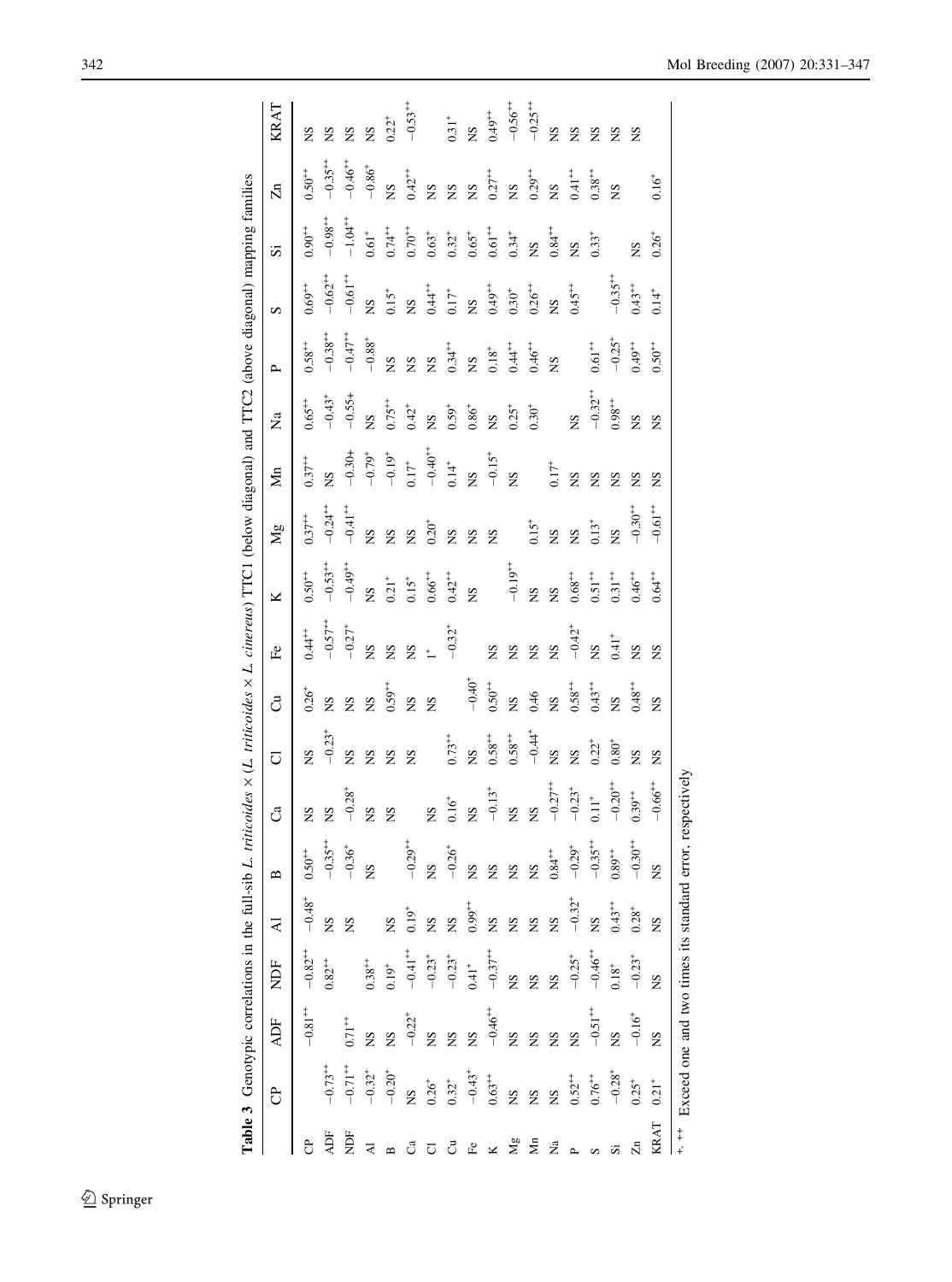<span id="page-12-0"></span>**Table 4** Description of primary QTLs (LOD  $\geq$  3.3) used as cofactors for restricted multiple QTL model (rMQM) scans of the L. triticoides  $\times$  (L. triticoides  $\times$  L. cinereus) TTC1 and TTC2 mapping families

| Trait                      | Family-linkage group | Position       | <b>LOD</b> | % Explained | Additive effect<br>of L. cinerus QTL allele |
|----------------------------|----------------------|----------------|------------|-------------|---------------------------------------------|
| ADF                        | TTC1-LG1a            | 103            | 4.5        | 9.4         | 0.7                                         |
| ADF                        | TTC1-LG5Xm           | 75             | 3.6        | 7.4         | $-0.9$                                      |
| ${\sf ADF}$                | TTC1-LG7a            | 77             | 5.1        | 10.8        | $0.8\,$                                     |
| ADF                        | TTC2-LG1b            | 29             | 4.0        | 8.2         | $0.8\,$                                     |
| ADF                        | TTC2-LG5Xm           | 112            | 4.8        | 9.2         | $-0.8$                                      |
| ADF                        | TTC2-LG6a            | 113            | 4.0        | 7.7         | $0.8\,$                                     |
| ADF                        | TTC2-LG7a            | 61             | 6.6        | 13.2        | 1.0                                         |
| $\mathbf{AL}$              | TTC1-LG4Ns           | 24             | 6.1        | 15.7        | 18                                          |
| $\rm Ca$                   | TTC1-LG1b            | 65             | 3.6        | 8.3         | $-0.029$                                    |
| Ca                         | TTC1-LG2a            | 72             | 5.9        | 14          | $-0.037$                                    |
| Ca                         | TTC2-LG1a            | 92             | 6.8        | 11.8        | $-0.029$                                    |
| Ca                         | TTC2-LG1b            | 54             | 3.7        | 6.1         | $-0.021$                                    |
| Ca                         | TTC2-LG2a            | 140            | 5.2        | $8.8\,$     | 0.027                                       |
| Ca                         | TTC2-LG3b            | 106            | 7.1        | 12.4        | $-0.030$                                    |
| Ca                         | TTC2-LG4Xm           | $\overline{7}$ | 4.6        | 7.7         | $-0.024$                                    |
| $\mathop{\rm Cl}\nolimits$ | TTC1-LG5Xm           | 19             | 3.6        | 7.9         | $0.08\,$                                    |
| Cl                         | TTC1-LG6a            | 119            | 6.9        | 15.9        | 0.11                                        |
| $\mathop{\rm Cl}\nolimits$ | TTC2-LG7b            | 90             | 3.5        | $10.1\,$    | $-0.08$                                     |
| ${\bf CP}$                 | TTC1-LG3a            | 77             | 3.7        | 9.8         | 0.9                                         |
| ${\bf CP}$                 | TTC2-LG2b            | 66             | 4.0        | 8.7         | 1.0                                         |
| ${\bf CP}$                 | TTC2-LG5Xm           | 112            | 3.4        | 7.3         | $\rm 0.8$                                   |
| ${\bf CP}$                 | TTC2-LG6a            | 115            | 5.5        | 13          | $-1.1$                                      |
| Cu                         | TTC2-LG4Ns           | 128            | 3.4        | $8.1\,$     | $1.5\,$                                     |
| Cu                         | TTC2-LG5Xm           | 30             | 3.3        | 7.9         | $-1.5$                                      |
| $\rm Fe$                   | TTC1-LG4Ns           | 24             | $3.8\,$    | $10\,$      | $11\,$                                      |
| Fe                         | TTC2-LG4Ns           | 80             | 4.2        | 11          | $-6$                                        |
| K                          | TTC1-LG1a            | 37             | 4.1        | 8.6         | 0.16                                        |
| K                          | TTC1-LG2a            | 142            | 4.1        | 8.6         | $0.17\,$                                    |
| K                          | TTC1-LG3a            | 75             | 6.5        | 14.3        | 0.21                                        |
| K                          | TTC2-LG1b            | 67             | $4.2\,$    | 10.9        | $-0.15$                                     |
| <b>KRAT</b>                | TTC1-LG2a            | 104            | 4.7        | 11.2        | 0.25                                        |
| <b>KRAT</b>                | TTC1-LG6b            | 59             | 4.6        | 10.9        | 0.26                                        |
| <b>KRAT</b>                | TTC2-LG4Xm           | 6              | 4.3        | 9.6         | 0.19                                        |
| <b>KRAT</b>                | TTC2-LG6b            | 73             | 6.1        | 14.9        | 0.23                                        |
| Mg                         | TTC1-LG5Xm           | 10             | 3.3        | $8.8\,$     | 0.015                                       |
| Mg                         | TTC2-LG1b            | 34             | $5.0\,$    | 12.8        | $-0.016$                                    |
| Mg                         | TTC2-LG6b            | 89             | $3.5\,$    | 9           | $-0.013$                                    |
| Mn                         | TTC1-LG2b            | 88             | 4.0        | 8.4         | 3.7                                         |
| Mn                         | TTC1-LG4Ns           | 38             | 4.7        | 10          | 4.0                                         |
| Mn                         | TTC1-LG4Xm           | 104            | 5.4        | 11.6        | 4.3                                         |
| Mn                         | TTC2-LG3b            | 106            | 5.3        | 11.4        | $-4.4$                                      |
| Mn                         | TTC2-LG4Xm           | 56             | 4.5        | 10.3        | $-4.1$                                      |
| Mn                         | TTC2-LG6a            | 84             | 4.6        | 10.3        | $-4.1$                                      |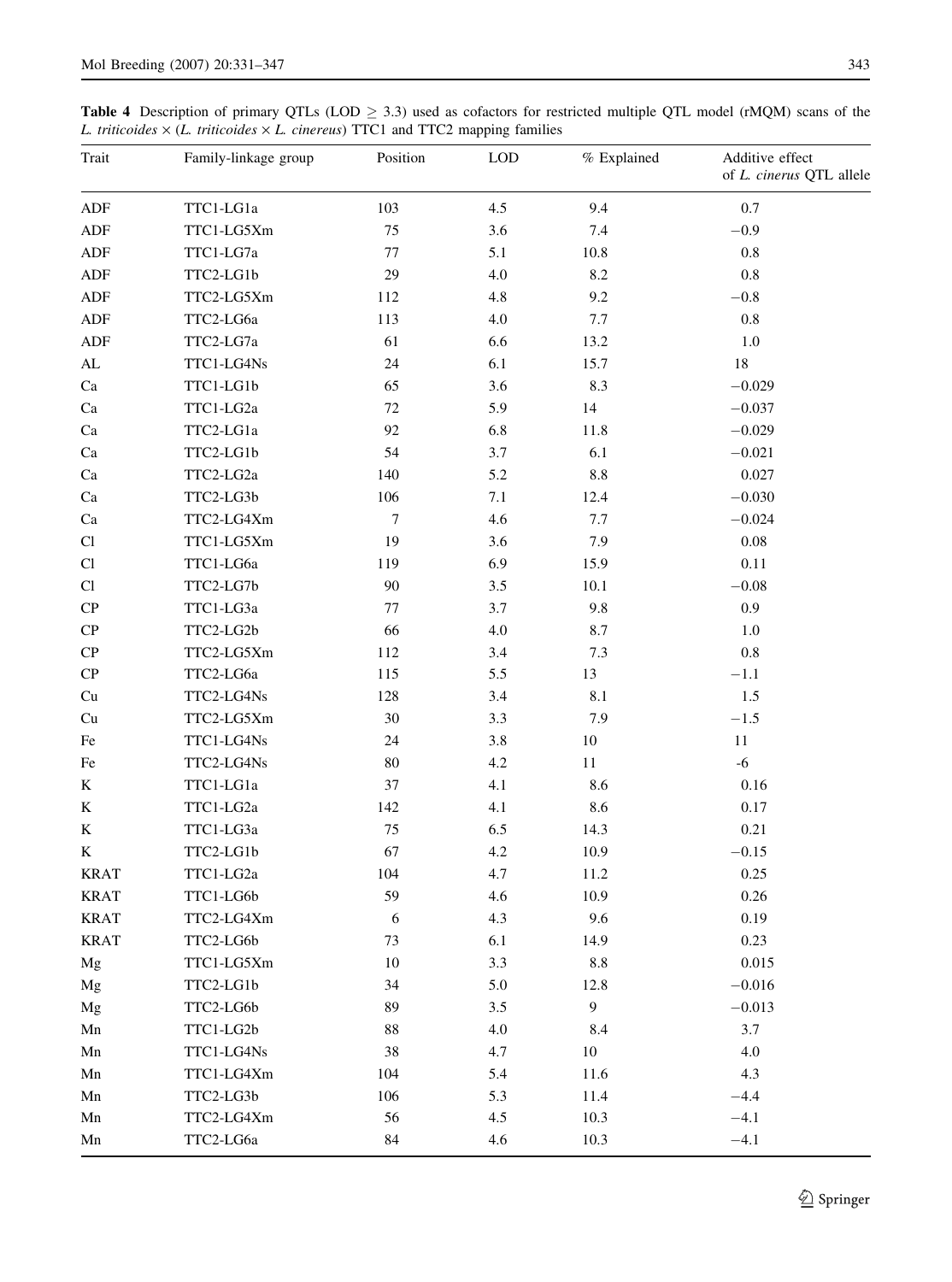| Trait      | Family-linkage group | Position | <b>LOD</b> | % Explained | Additive effect<br>of L. cinerus QTL allele |
|------------|----------------------|----------|------------|-------------|---------------------------------------------|
| Na         | TTC2-LG7b            | $\Omega$ | 3.9        | 10          | $-52$                                       |
| <b>NDF</b> | TTC1-LG1a            | 100      | 4.1        | 11          | 1.0                                         |
| <b>NDF</b> | TTC2-LG3b            | 59       | 3.8        | 6.9         | 0.8                                         |
| <b>NDF</b> | TTC2-LG5Xm           | 112      | 4.9        | 9.1         | $-0.9$                                      |
| <b>NDF</b> | TTC2-LG6a            | 110      | 5.6        | 12.1        | 1.0                                         |
| <b>NDF</b> | TTC2-LG7a            | 61       | 4.2        | 7.7         | 0.8                                         |
| P          | TTC2-LG2b            | 70       | 8.0        | 18.2        | 0.019                                       |
| P          | TTC2-LG4Xm           | 85       | 4.8        | 11.5        | $-0.014$                                    |
| S          | TTC1-LG2b            | 48       | 3.5        | 8.3         | $-0.012$                                    |
| S          | TTC1-LG3a            | 98       | 4.7        | 11.5        | 0.014                                       |
| S          | TTC2-LG3a            | 121      | 3.4        | 8.8         | 0.009                                       |
| Si         | TTC2-LG6a            | 113      | 3.3        | 8.7         | $-0.003$                                    |
| Zn         | TTC1-LG5Ns           | 154      | 4.4        | 13.5        | $-1.3$                                      |

Table 4 continued

KRAT, K, Ca, and Mg data reveal excellent opportunities to modify KRAT levels in Leymus although some component QTLs may have counter-acting effects.

A major macronutrient, plant K concentration showed positive genotypic correlations with CP, Cl, Cu, P, S, Si, and Zn contents in both families and negative genotypic correlations with NDF and ADF content in both families (Table [3\)](#page-11-0). All pair-wise tests of genotypic correlation among ADF, NDF, CP (an effective measure of N), P, and K concentrations were significant (positive) in both families (Table [3](#page-11-0)). Likewise, coincident QTL were detected among ADF, NDF, CP, P, and K concentrations in TTC1 and/or TTC2 families (Fig. [1](#page-4-0)), but no genomic regions had significant effects on all of these traits. Thus, plant concentrations of the three major macronutrients N, P, and K were intercorrelated traits and negatively correlated with ADF and NDF content in both families (Table [3](#page-11-0)). However, weak or mostly non-significant correlations were detected among plant concentrations of the Na, Ca, K, Mg, P, and S micronutrients.

The coincidence QTLs controlling plant Al, Fe, and Mn concentrations on TTC1 LG4Ns was intriguing because these QTL peaks evidently correspond with the BCD117 locus mapped in the TTC2 family (Fig. [1](#page-4-0)). The BCD1117 marker is closely associated with a major Al tolerance gene of barley (Tang et al. [2000\)](#page-15-0) and other divergent Poaceae (Magalhaes et al. [2004\)](#page-15-0). The mechanism of this Al tolerance gene appears to be related to citrate secretion by roots (Zhao et al. [2003;](#page-16-0) Ma et al. [2004](#page-15-0)), which affects mobility and uptake of soil cations including Al, Fe, and Mn. There is an interesting disparity in our comparison of Leymus, wheat, and barley Al tolerance loci in that, like BCD117, the HVCABG marker is also closely linked to the Alt gene in barley (Raman et al. [2002\)](#page-15-0), but these markers are 37 cM apart in Leymus (Fig. [1\)](#page-4-0). In any case, the BCD1117 and HVCABG markers, linked to Al tolerance in other Poaceae species, account for the only primary QTLs (i.e.  $\text{LOD} \geq 3.3$ ) controlling plant Al and Fe content detected in the TTC1 and TTC2 families (Table [4](#page-12-0); Fig. [1\)](#page-4-0).

Mineral, protein, and fiber content was largely unaffected by QTLs controlling variation in plant height, rhizome spreading, proportion of bolting culms (i.e. some clones show little or no reproductive bolting), or anthesis date (Larson et al. [2006\)](#page-15-0). Major plant height QTLs were detected on homologous regions of LG2a in both Leymus TTC1 and TTC2 families (Larson et al. [2006\)](#page-15-0), but this chromosome region does not seem to have any consistent fiber, protein, or mineral concentrations in either family (Fig. [1](#page-4-0)). Rhizome spreading QTLs were detected on homologous regions of TTC1 and TTC2 LG3a and homologous regions of TTC1 and TTC1 LG3b (Larson et al. [2006](#page-15-0)), which approximately correspond with homologous S content QTLs on LG3a and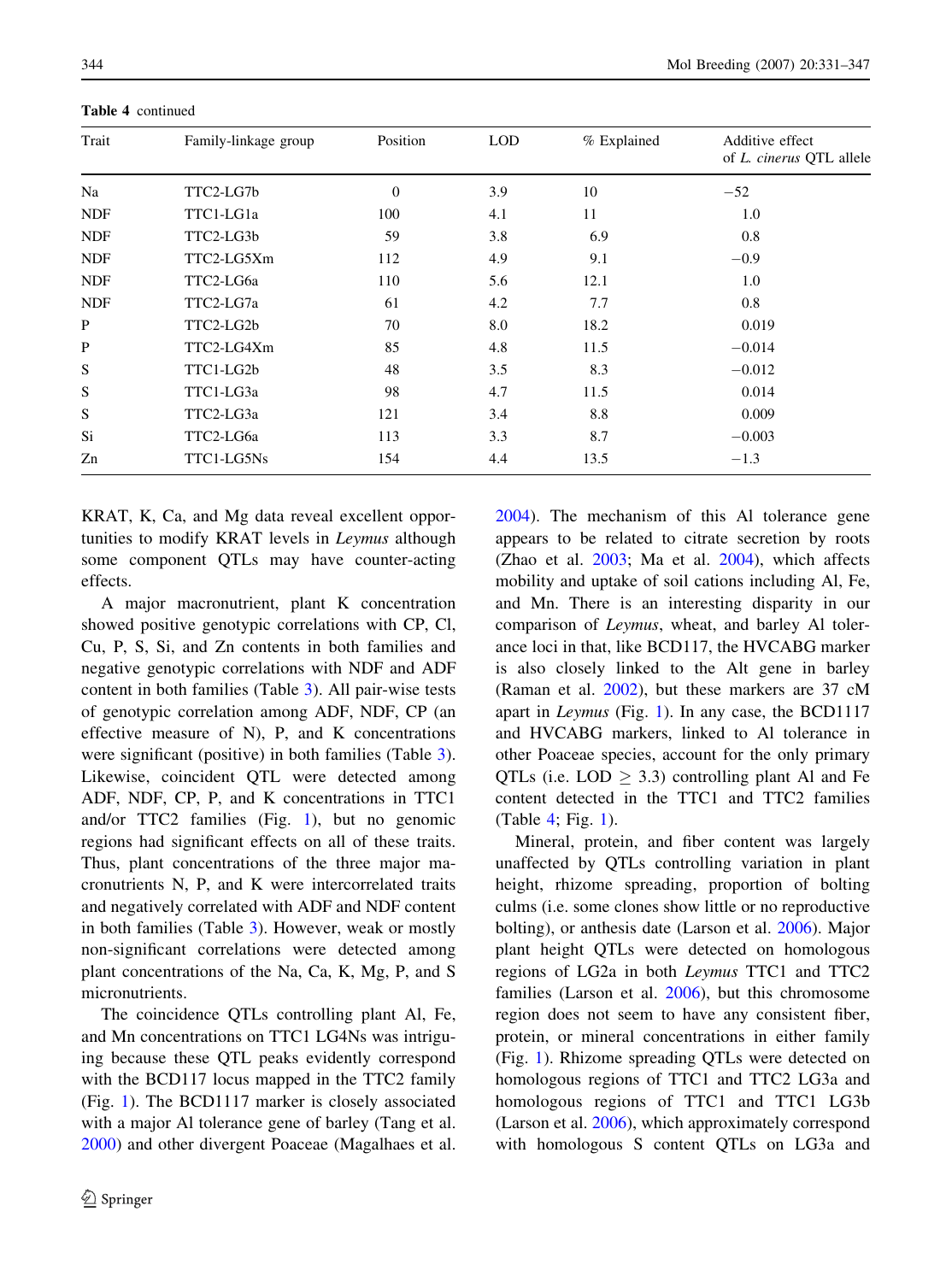<span id="page-14-0"></span>homologous Mn content QTLs on LG3b (Fig. [1](#page-4-0)). Likewise, other rhizome spreading QTLs on TTC1 LG6a and TTC2 LG5Xm were coincident with relatively minor mineral content QTLs (Fig. [1\)](#page-4-0), but otherwise had no major affect on mineral, protein, or fiber content. Relatively major QTLs for anthesis date and proportion of bolting culms were detected on corresponding regions of the TTC2 LG4Ns linkage group (Larson et al. [2006](#page-15-0)), which also coincide with the Cu content QTL on LG4Ns (Fig. [1](#page-4-0)). Relatively strong bolting and anthesis date QTLs were detected on homologous regions of the TTC1 and TTC2 LG4Xm linkage group (Larson et al. [2006](#page-15-0)), but this region did not show any consistent affect on fiber, protein, or mineral concentration in both families. Relatively minor bolting QTLs were detected in homologous regions of TTC1 and TTC2 LG6a, but again we did not see corresponding homologies of mineral or fiber content QTLs in both families. Basically, most of the fiber and mineral QTLs were independent of plant height, growth habit, and flowering QTLs detected in the same field evaluations (Larson et al. [2006\)](#page-15-0) and may relate to fundamentally important regulatory steps and processes of mineral uptake, mineral transport, and fiber synthesis. Fundamental components of forage quality that are excellent applications for gene discovery research in grasses. However, the Leymus TTC1 and TTC2 families also segregate stem diameter, leaf width, leaf length, leaf angle, and leaf texture and other traits that may affect forage quality. Thus, additional forage quality and agronomic evaluations are needed to fully ascertain the best strategies for improvement. Nevertheless, results so far indicate that it should be possible to select for reduced KRAT, improved forage quality, and other desirable yield and agronomic characteristics in heterotic breeding populations derived from interspecific hybrids of L. cinereus and L. triticoides. Leymus wildryes with improved grazing tolerance, high biomass production, and reduced KRAT would be of great value as a lowinput feedstock for the Great Basin and Intermountain regions of western North America and similar ecoregions of the World.

Acknowledgements This work was supported by joint contributions of the USDA Agriculture Research Service, Utah Agriculture Experiment Station, Department of Defense Strategic Environmental Research and Development Program CS1103 project, and US Army BT25-EC-B09 project (Genetic

Characterization of Native Plants in Cold Regions). Trade names are included for the benefit of the reader, and imply no endorsement or preferential treatment of the products listed by the USDA.

#### References

- Asay KH, Jensen KB, Waldron BL, Han G, Johnson DA, Monaco TA (2002) Forage quality of tall fescue across an irrigation gradient. Agron J 94:1337–1343
- Asay KH, Mayland HF (1990) Genetic variability for elements associated with grass tetany in Russian wildrye. J Range Manage 43:407–411
- Asay KH, Mayland HF, Clark DH (1996) Response to selection for reduced grass tetany potential in crested wheatgrass. Crop Sci 36:895–900
- Asay KH, Mayland HF, Jefferson PG, Berdahl JD, Karn JF, Waldron BL (2001) Parent-progeny relationships and genotype  $\times$  environment effects for factors associated with grass tetany and forage quality in Russian wildrye. Crop Sci 41:1478–1484
- Barrière Y, Laperche A, Barrot L, Aurel G, Briand M, Jouanin L (2005) QTL analysis of lignification and cell wall digestibility in the Bay- $0 \times$  Shahdara RIL progeny of Arabidopsis thaliana as a model system for forage plant. Plant Sci 168:1235–1245
- Casler MD (2001) Breeding forage crops for increased nutritional value. Adv Agron 71:51–107
- Casler MD, Vogel KP (1999) Accomplishments and impact from breeding for increased forage nutritional value. Crop Sci 39:12–20
- Churchill GA, Doerge RW (1994) Empirical threshold values for quantitative trait mapping. Genetics 138:963–971
- Cogan NOI, Smith KF, Yamada T, Fracki MG, Vecchies AC, Jones ES, Spangenberg GC, Forster JW (2005) QTL analysis and comparative genomics of herbage quality traits in perennial ryegrass (Lolium perenne L.). Theor Appl Genet 110:364–380
- Dewey DR (1984) The genome system of classification as a guide to intergeneric hybridization with the perennial Triticeae. In: Gustafson JP (ed) Gene manipulation in plant improvement. Plenum Press, New York, pp 209–279
- Falkner LK, Casler MD (1998) Preference for smooth bromegrass clones is affected by divergent selection for nutritive value. Crop Sci 38:690–695
- Hides DH, Thomas TA (1981) Variation in the magnesium content of grasses and its improvement by selection. J Sci Food Agric 32:990–991
- Holland JB, Nyquist WE, Cervantes-Marinez CT (2003) Estimating and interpreting heritability for plant breeding: an update. Plant Breed Rev 22:9–111
- Hu ZM, Wu XL, Larson SR, Wang RRC, Jones TA, Chatterton NJ, Palazzo AJ (2005) Detection of linkage disequilibrium QTLs controlling low-temperature growth and metabolite accumulations in an admixed breeding population of Leymus wildryes. Euphytica 141:263–280
- Jansen RC (1993) Interval mapping of multiple quantitative trait loci. Genetics 135:205–211
- Jansen RC (1994) Controlling the type I and type II errors in mapping quantitative trait loci. Genetics 138: 871–881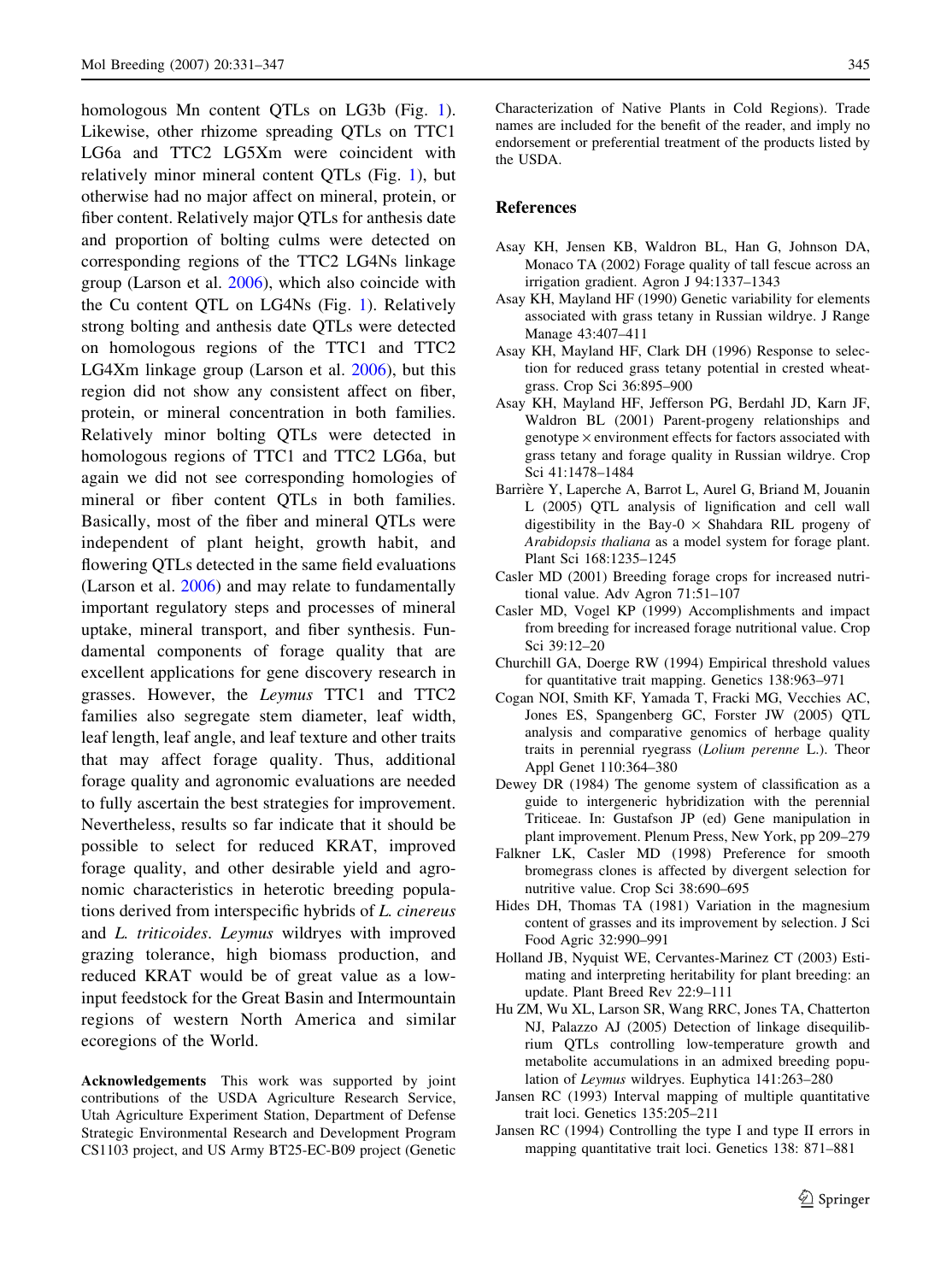- <span id="page-15-0"></span>Jansen RC, Stam P (1994) High resolution of quantitative traits into multiple loci via interval mapping. Genetics 136:447–1445
- Jefferson PG, Mayland HF, Asay KH, Berdahl JD (2001) Variation in mineral concentration and grass tetany potential in Russian wildrye accessions. Crop Sci 41:543–548
- Jefferson PG, McCaughey WP, May K, Woosaree J, MacFarlane L, Wright SMB (2002) Performance of American native grass cultivars in the Canadian Prairie Provinces. Native Plants J 3(1):24–33
- Jensen KB, Johnson DA, Asay KH, Olson KC (2002) Seasonalaccumulated growth and forage quality of range grasses for fall and winter grazing. Can J Plant Sci 82:329–336
- Jones ES, Mahoney NL, Hayward MD, Armstead IP, Jones JG, Humphreys MO, Kink IP, Kishida T, Yamada T, Balfourier F, Charmet C, Forster JW (2002) An enhanced molecular maker-based map of perennial ryegrass (Lolium perenne L.) reveals comparative relationships with other Poaceae species. Genome 45:282–295
- Karn JF, Mayland HF, Berdahl JD, Asay KH, Jefferson PG (2005) Russian wildrye nutritive quality as affected by accession and environment. Can J Plant Sci 85:125–133
- Krakowsky MD, Lee M, Coors JG (2005) Quantitative trait loci for cell wall components in recombinant inbred lines of maize (Zea mays L.) I: stalk tissue. Theor Appl Genet 111:337–346
- Krakowsky MD, Lee M, Coors JG (2006) Quantitative trait loci for cell wall components in recombinant inbred lines of maize (Zea mays L.) II: leaf sheath tissue. Theor Appl Genet 112:717–726
- Lander ES, Botstein D (1989) Mapping Mendelian factors underlying quantitative traits using RFLP linkage maps. Genetics 121:185–199
- Larson SR, Wu XL, Jones TA, Jensen KB, Chatterton NJ, Waldron BL, Robins JG, Bushman BS, Palazzo AJ (2006) Comparative mapping of growth habit, plant height, and flowering QTLs in two interspecific families of Leymus. Crop Sci 46:2526–2539
- Lawrence T, Winkleman GE, Warder FG (1982) The chemical composition of Russian and Altai wild ryegrass and crested wheatgrass as influenced by N fertilization and date of harvest. Can J Plant Sci 62:373–390
- Lauriault LM, Kirsey RE, VanLeeuwen DM (2005) Performance of perennial cool-season forage grasses in diverse soil moisture environments, Southern High Plains, USA. Crop Sci 45:909–915
- Löve A (1984) Conpectus of the Triticeae. Feddes Rep 95:425– 521
- Lidgett A, Jennings K, Johnson X, Guthridge K, Jones E, Spangenberg G (2002) Isolation and characterisation of a fructosyltransferase gene from perennial ryegrass (Lolium perenne). J Plan Phys 159:1037–1043
- Lübberstedt T, Melchinger AE, Klein DK, Degenhardt H, Paul C (1997) QTL mapping in testcrosses of European flint lines of maize: II. Comparison of diffferent testers for forage quality traits. Crop Sci 37:1913–1922
- Ma JF, Nagao S, Sato K, Ito H, Furukawa J, Takeda K (2004) Molecular mapping of a gene responsible for Al-activated secretion of citrate in barley. J Exp Bot 55:1335–1341
- Magalhaes JV, Garvin DF, Wang Y, Sorrells ME, Klein PE, Schaffert RE, Li L, Kochian LV (2004) Comparative mapping of a major aluminum tolerance gene in sorghum and other species in the Poaceae. Genetics 167:1905–1914
- Mayland HF (1988) Grass tetany. In: Church DC (ed) The Ruminant Animal, Digestive Physiology and Nnutrition. Prentice Hall, Englewood Cliffs, N.J. ISBN 0–8359-6782-4
- Méchin V, Argillier O, Hérbert Y, Guingo E, Moreau L, Charcosset A, Barrière Y (2001) Genetic analysis and QTL mapping of cell wall digestibility and lignification in silage maize. Crop Sci 41:690–697
- Mosely G, Baker DH (1991) The efficacy of a high magnesium grass cultivar in controlling hypomagnesemia in grazing animals. Grass Forage Sci 46:375–380
- Raman H, Moroni JS, Sato K, Read BJ, Scott BJ (2002) Identification of AFLP and microsatellite markers linked with an aluminum tolerance gene in barley (Hordeum vulgare L.). Theor Appl Genet 105:458–646
- Saiga S, Higashiyama M, Toyoda S, Shiga A (1992) Effect of orchardgrass (Dactylis glomerata L.) cultivars with different mineral levels on serum mineral concentrations in grazing sheep. J Jpn Soc Grassl Sci 38:294–301
- Saiga S, Izumi K (1997) Comparison of X-ray microanalysis methods in screening mineral concentration for orchargrass (Dactylis glomerata L.) plants. Grassl Sci 43:18–33
- Sleper DA, Mayland HF, Crawford RJ, Shewmaker GE, Massie MD (2002) Registration of HiMag tall fescue germplasm. Crop Sci 42:318–319
- Sleper DA, Vogel KP, Asay KH, Mayland HF (1989) Using plant breeding and genetics to overcome the incidence of grass tetany. J Anim Sci 67:46–3462
- Sun GL, Wu BH, Liu F (1995) Cytogenetic and genomic relationships of Thinopyrum elongatum with two Psathyrostachys species and with Leymus secalinus (Poacae). Plant Syst Evol 197:225–231
- Tang Y, Sorrells ME, Kochian LV, Garvin DF (2000) Identification of RFLP markers linked to the barley aluminum tolerance gene Alp. Crop Sci 40:778–782
- Van Ooijen JW (1992) Accuracy of mapping quantitative trait loci in autogamous species. Theor Appl Genet 84:803–811
- Van Ooijen JW (1999) LOD significance thresholds for QTL analysis in experimental populations of diploid species. Heredity 83:613–624
- Van Ooijen JW (2004) MapQTL <sup>®</sup> 5, Software for the mapping of quantitative trait loci in experimental populations. Kyazma B.V., Wageningen Netherlands
- Van Soest PJ (1994) Nutritional ecology of the ruminant, 2nd edn. Cornell Univ. Press, Ithica NY
- Vogel KP, Mayland HF, Reece PE, Lamb JFS (1989) Genetic variability for mineral element concentration of crested wheatgrass forage. Crop Sci 29:1146–1150
- Voorrips RE (2002) MapChart: software for the graphical presentation of linkage maps and QTLs. Heredity 93:77–78
- Wang RRC, von Bothmer R, Dvorak J, Linde-Laursen I, Muramatsu M (1994) Genome symbols in the Triticeae (Poaceae). In: Wang RRC, Jensen KB, Jaussi C (eds) Proceedings of the 2nd international Triticeae symposium, Logan, Utah, June 1994. Utah State University Press, Logan, pp 29–31
- Wei JZ, Chatterton NJ, Larson SR, Wang RRC (2000) Linkage mapping and nucleotide polymorphims of the 6-SFT gene of cool-season grasses. Genome 43:931–938
- Wu XL, Larson SR, Hu ZM, Palazzo AJ, Jones TA, Wang RRC, Jensen KB, Chatterton NJ (2003) Molecular genetic linkage maps for allotetraploid Leymus (Triticeae). Genome 46:627–646